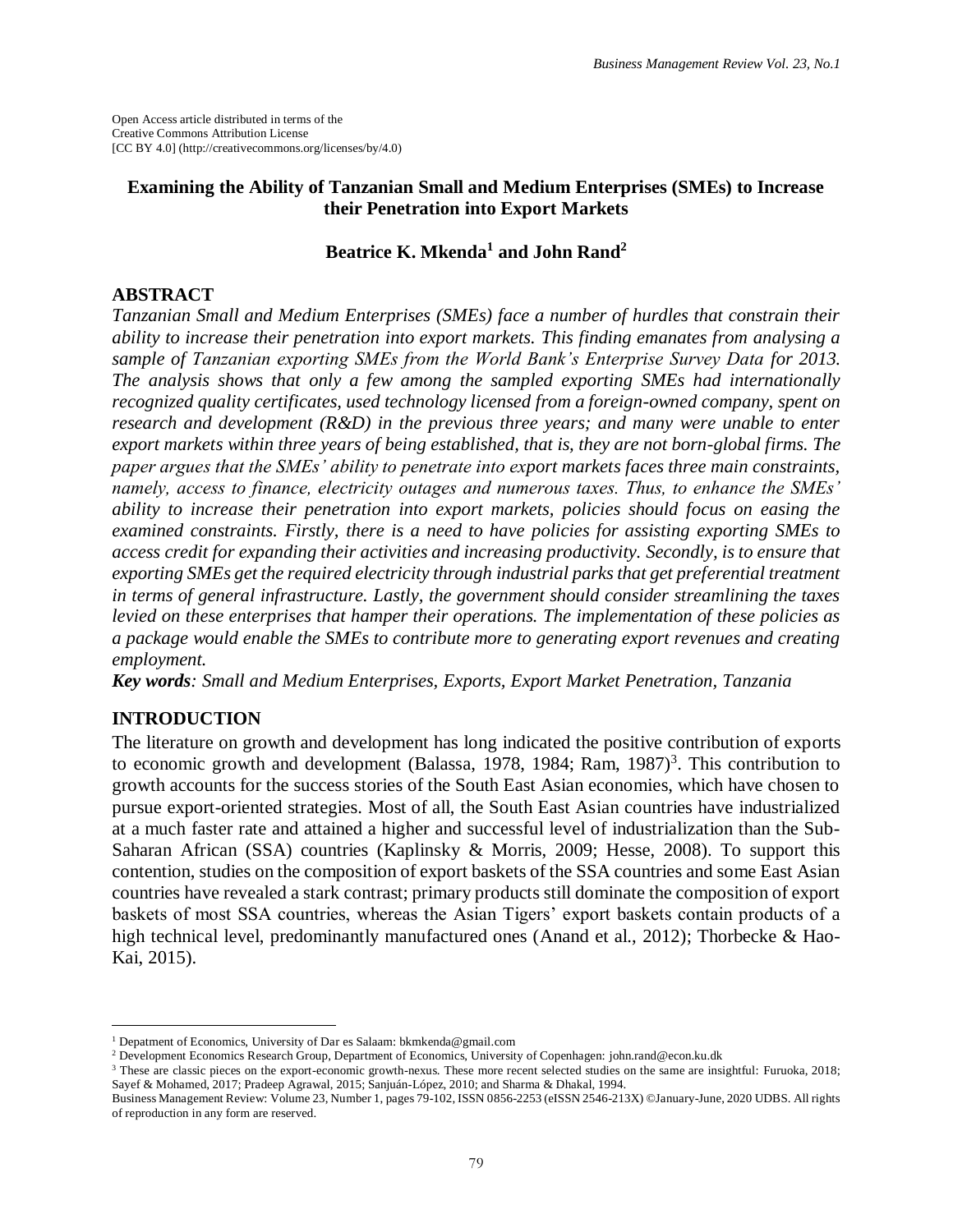Tanzania's strategy for industrial growth focuses on creating strong Small and Medium Enterprises (SMEs) that can penetrate export markets and can establish strong linkages with large enterprises locally, as well as through a network of foreign firms or strategic partnerships. Additionally, Tanzania's SME Development Policy 2003 gives its overall objective as: *"…to foster job creation and income generation through promoting the creation of new SMEs and improving the performance and competitiveness of the existing ones to increase their participation and contribution to the Tanzanian economy"* (United Republic of Tanzania (URT), Ministry of Trade and Industry, 2002; p.13). This objective will contribute towards realizing the National Development Vision 2025, which aims at transforming the Tanzanian economy from a low productivity agricultural economy to a semi-industrialized one, among other aims (URT, 1999). The envisaged transformation of the economy relies on enhancing the productive activities. For the SMEs in particular, it means ensuring that as they grow, they are able to increasingly penetrate the export markets, especially in areas or activities that Tanzania has the comparative advantage. The ability to penetrate into export markets and increase that penetration over time calls for an export strategy for SMEs, which will promote both productivity and competitiveness.

Empirical evidence worldwide show invariably that SMEs contribute to creating jobs, increasing output, and generating export earnings; hence, they are critical for a country's growth and development. For example, in 2014 in the European Union (EU), SMEs that export outside the EU employed 6 million people and accounted for a third of total EU exports (Cernat et al., 2014). The importance of SMEs to growth and development has led some Latin American countries to successful establishment of consortia to facilitate SMEs' participation in export markets; for example, Argentina, Chile, Costa Rica, Mexico and Peru (Latin American and Caribbean Economic System (SELA), 2015). Other countries have devised intangible assets (knowledge, reputation, organizational culture and marketing skills) and export strategies (Antoldi et al., 2013). This study has addressed the following research questions: (i)*Are Tanzanian SMEs able to increase their penetration into export markets? (ii)To what extent are they "born global firms?" (iii)What obstacles debilitate against their ability to increase their penetration into export markets? (iv) What policies can enhance the ability of Tanzanian SMEs to increase their penetration into export markets?* 

The choice of Tanzania rests on its renewed push for industrialization and job creation to absorb its growing youth population, and the central role that it plays in economic development and transformation. If Tanzanian SMEs succeed to penetrate international markets and increase their penetration over time, they will enable the country to take huge leaps forward in its industrialization quest as well as create the needed jobs for its youth. The policy implications of the study relate to obstacles facing the SMEs; hence, the suggested policies aim to facilitate the process of internationalization.

Using the World Bank's Enterprise Survey Data for  $2013<sup>4</sup>$ , the study found that most of the exporting SMEs did not have internationally recognized quality certificates, did not use technology licensed from a foreign-owned company, and had not spent money on research and development (R&D) in the previous three years. In addition, they were not part of a foreign company, neither were they born global firms. These features constrain their ability to increase their penetration in export markets. Furthermore, the results show that Tanzanian SMEs face various constraints in

 $\overline{\phantom{a}}$ 

<sup>4</sup> World Bank (2014a). The data was collected between 2013 and 2014 by the World Bank, and is downloadable freely from http://www.enterprisesurveys.org.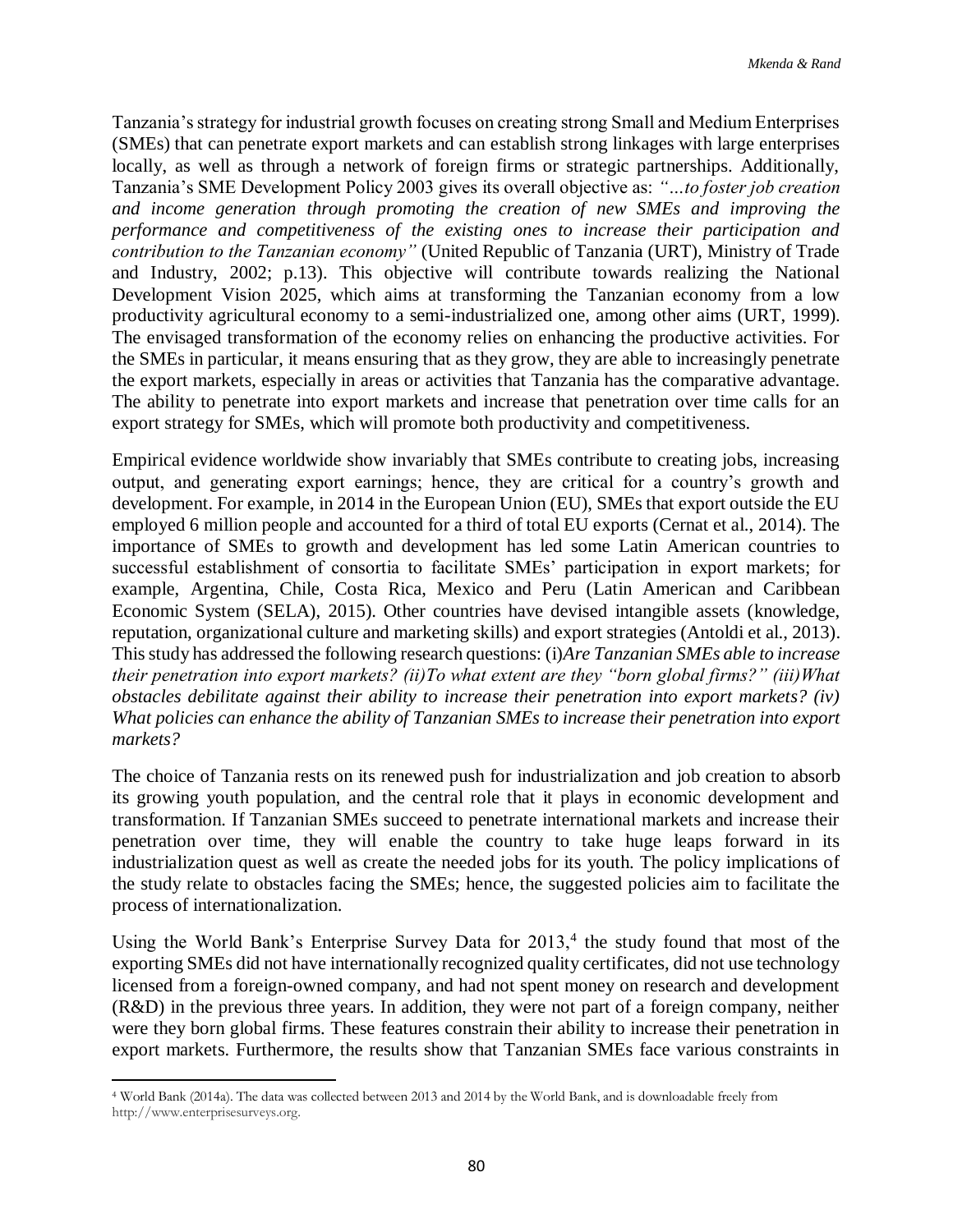their operations, especially access to finance, electricity outages and numerous tax rates, which stifle their efforts to increase penetration into export markets. The policy implications of the study point to targeted policies for small exporting firms. These firms need to access credit to be able to grow, so that eventually, they could increase their penetration into export markets. Secondly, the exporting SMEs need a stable supply of electricity, through industrial parks that get preferential treatment in terms of general infrastructure. Lastly, the government needs to consider streamlining the taxes that are constraining the SMEs' operations.

The paper is organized as follows: Section 2 gives an overview of the extent of Tanzania's export market penetration and performance. Section 3 discusses the literature on export market penetration. Section 4 presents the adopted empirical approach, discusses some findings regarding the exporting SMEs, their characteristics versus non-exporting ones and the obstacles they face towards increasing their penetration into export markets. Section 5 concludes the paper and draws some policy implications.

# *Overview of Tanzania's Export Performance and Export Market Penetration*

The trend in Tanzania's exports mirrors the trend in global exports.<sup>5</sup> The exports were rising between 2001 and 2008, after which they suffered a fall, like other countries globally, as a result of the global financial crisis. After recovering from the global crisis, exports fell again in 2013, then picked up before suffering a fall in 2016 (Figure 1A in the appendix). The trend depicts a correspondence across the years between Tanzania's exports and global exports with respect to the rise and fall in exports. This correspondence reflects the extent of integration of Tanzania's economy into the global economy and shows clearly the effects of the two global crises on Tanzania's exports. Notable, however, is the fall in Tanzania's exports after peaking in 2015, while global exports were rising after dipping in  $2016<sup>6</sup>$ 

The variability of Tanzania's market share in the total global exports gives insights into Tanzania's export performance. Figure 1 shows a rising trend from 2001 to 2004 followed by stagnation until 2007, after which it continued to rise until 2010. The trend shows fluctuations between 2011 and 2016, with a sharp dip in 2013 and a sharp rise that peaked in 2015 and fell steadily thereafter.<sup>7</sup> Figure 2 shows annual growth rate in the export share, with notable negative growth rates in 2013 and 2016. The fluctuation in Tanzania's market share in the total global exports shows that Tanzania has not succeeded to maintain its market share in the global export market. The solution to instability requires the exporting SMEs to increase their penetration into the global export market and non-exporting firms to enter the export market.

The geographical distribution of Tanzania's exports shows a distinct shift from dependence on the European Union (EU) to diversification to incorporate other markets. The proportion of Tanzania's exports to the EU market fell from over 57% in 2001 to about 14% in 2016, representing a 75% fall over the period (Figure 3). This fall is attributed to the emergence of other markets for Tanzania's exports. The rise of the Asian market was particularly significant. As shown in Figure 3, the Asian market accounted for about 26.7% of Tanzania's exports in 2001 and 37.4% in 2016.<sup>8</sup>

 $\overline{\phantom{a}}$ 

<sup>5</sup> See Figure 1A in the appendix.

<sup>6</sup> The fall in the value of Tanzania's exports could be attributed to the general fall in the output of cash crops over the same period, except that of cashew nuts, and a fall in global prices of some of the agricultural crops (see Bank of Tanzania, 2018; World Bank, 2020). <sup>7</sup> This mirrors the trend observed in Figure 1A of falling value of exports while global exports increased.

<sup>8</sup> The data aggregates all Asian countries, however, note that in 2016, the biggest markets in Asia, in order of significance, were India, China, Vietnam and Japan.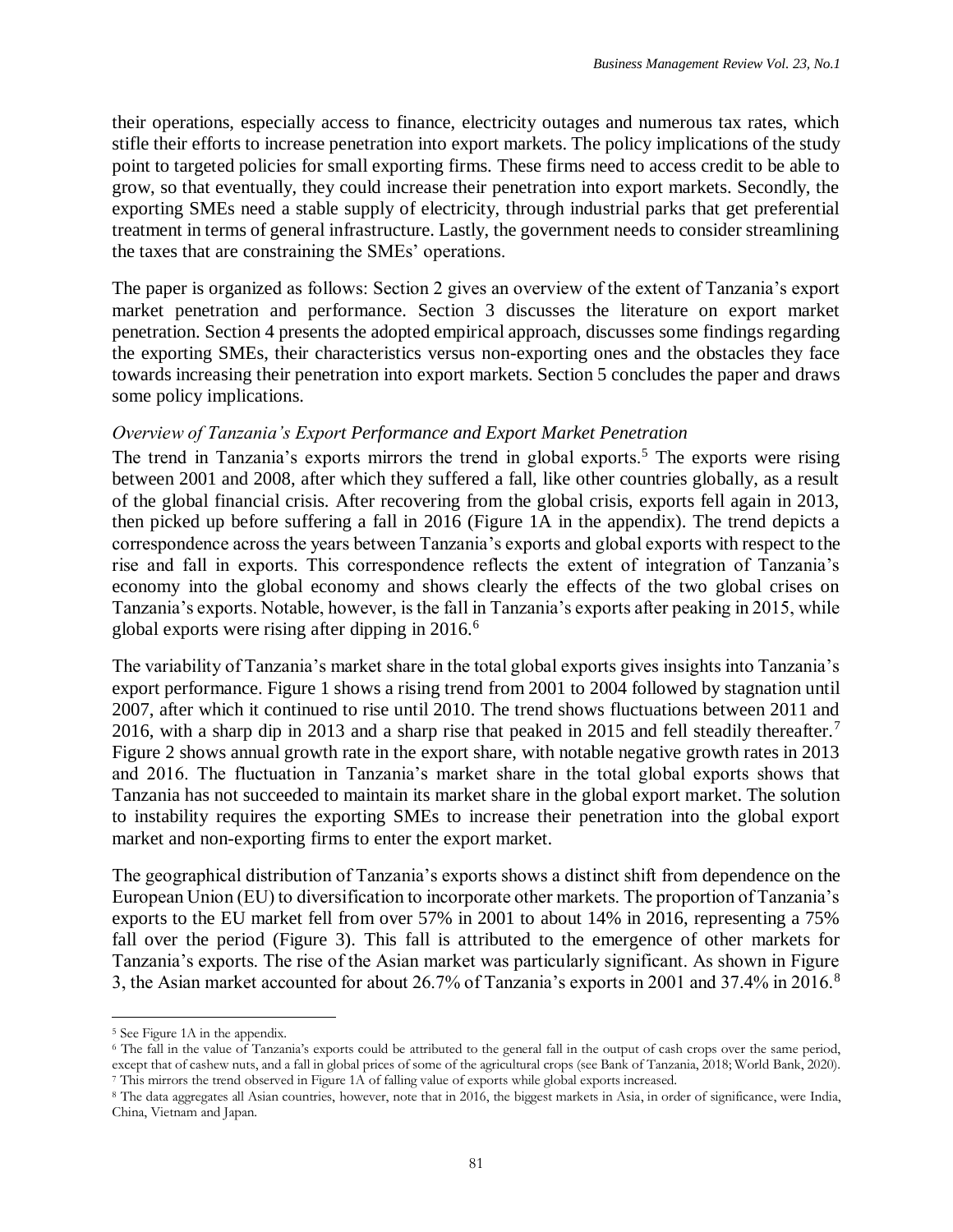Other markets with increased share in the total exports in the period 2001-2016 include the East African Community (EAC) (from 6.8% to 15.8%) and the Southern African Development Community (SADC) (from 3.8% to 17.6%) (ITC, 2017). With right policies, Tanzania can maintain a good share of these markets and can reclaim the lost markets. Therefore, examining how SMEs can increase their penetration into export markets and maintain it is important for understanding the required policy responses.



**Figure 1: Trend of Tanzania's Export Share in Global Exports, 2001-2018**

Source: World Bank (2020). World Integrated Trade Solution (WITS)



**Figure 2: Growth Rate of Export Share**

Source: International Trade Centre (ITC) (2019)

Using an aggregate market penetration index<sup>9</sup>, by product group for different periods between 2001 and 2015, three product groups show a reduction in their market shares, with the group with the highest market share being among those, which is 09 (*coffee, tea, maté and spices*) (Figure 4). In general, the market share of some product groups fluctuated, whereas it increased for other groups (see Table 1A in the Appendix). Notably, among the groups that increased their market share is group 24 (*tobacco and manufactured tobacco substitutes*), which had the highest increase in market share.

 $\overline{\phantom{a}}$ <sup>9</sup> The index was calculated by averaging over the ratio of Tanzania's exports by product code over global exports by product code.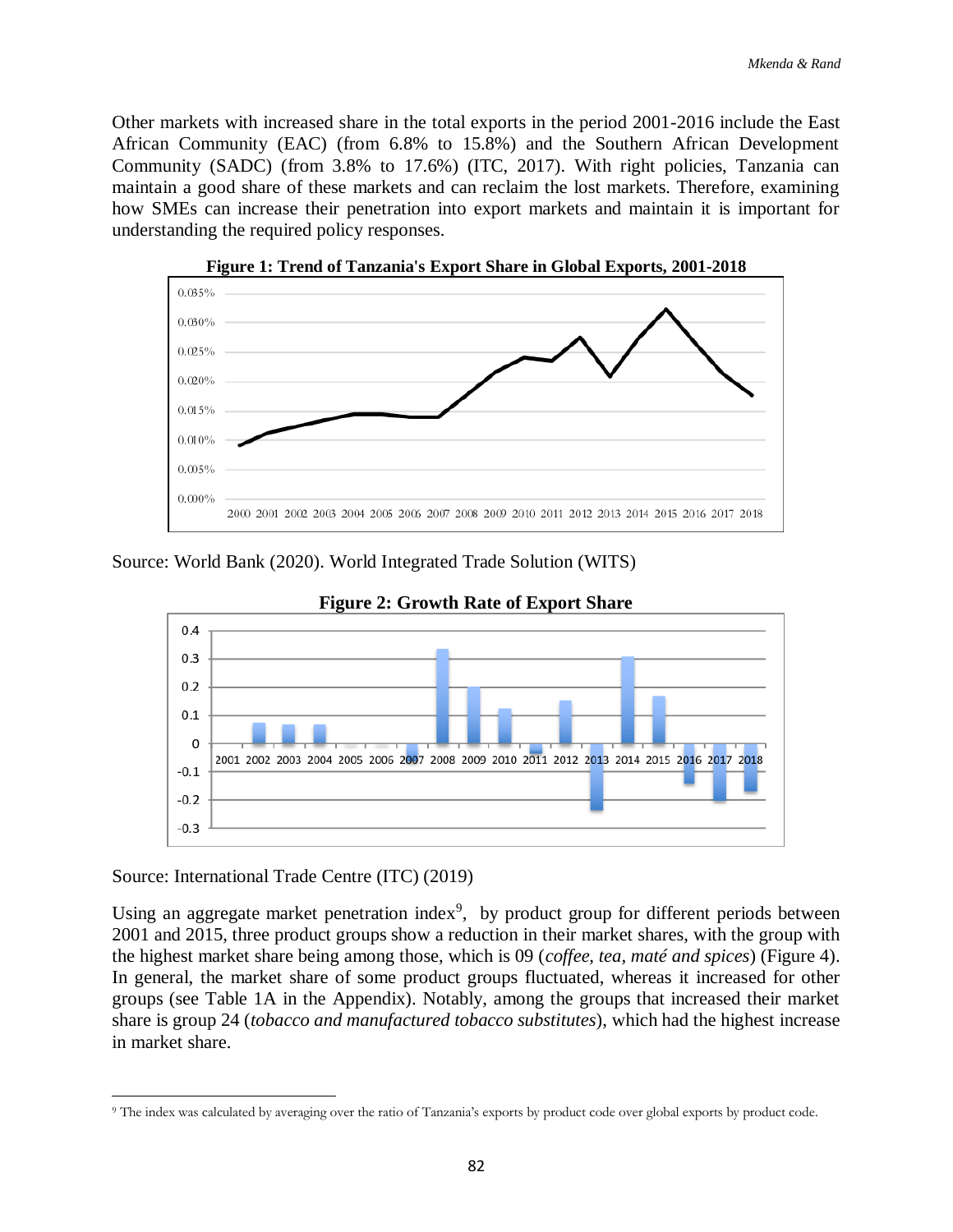For some product groups that experienced a fall in their market share, Tanzania has a comparative advantage. A fall in their market share in the export market translates to a loss of export earnings and the attendant benefits from the comparative advantage that Tanzania has. Thus, Tanzania needs to increase the market shares of these groups, to keep reaping the benefits of exporting. For product groups for which the market share increased, it is imperative to maintain the shares or to increase them further. The paper analyses the possible causes for the discussed fall in the market shares, with a view to avoid them. This is the main contribution of the study.





Source: ITC (2017)



Source: ITC (2017)



**Figure 4: Aggregate Market Penetration (Average for 2001-2015)**

*Notes: Table A1 in the appendix gives the full names of the product codes.*

Source: International Trade Centre (2017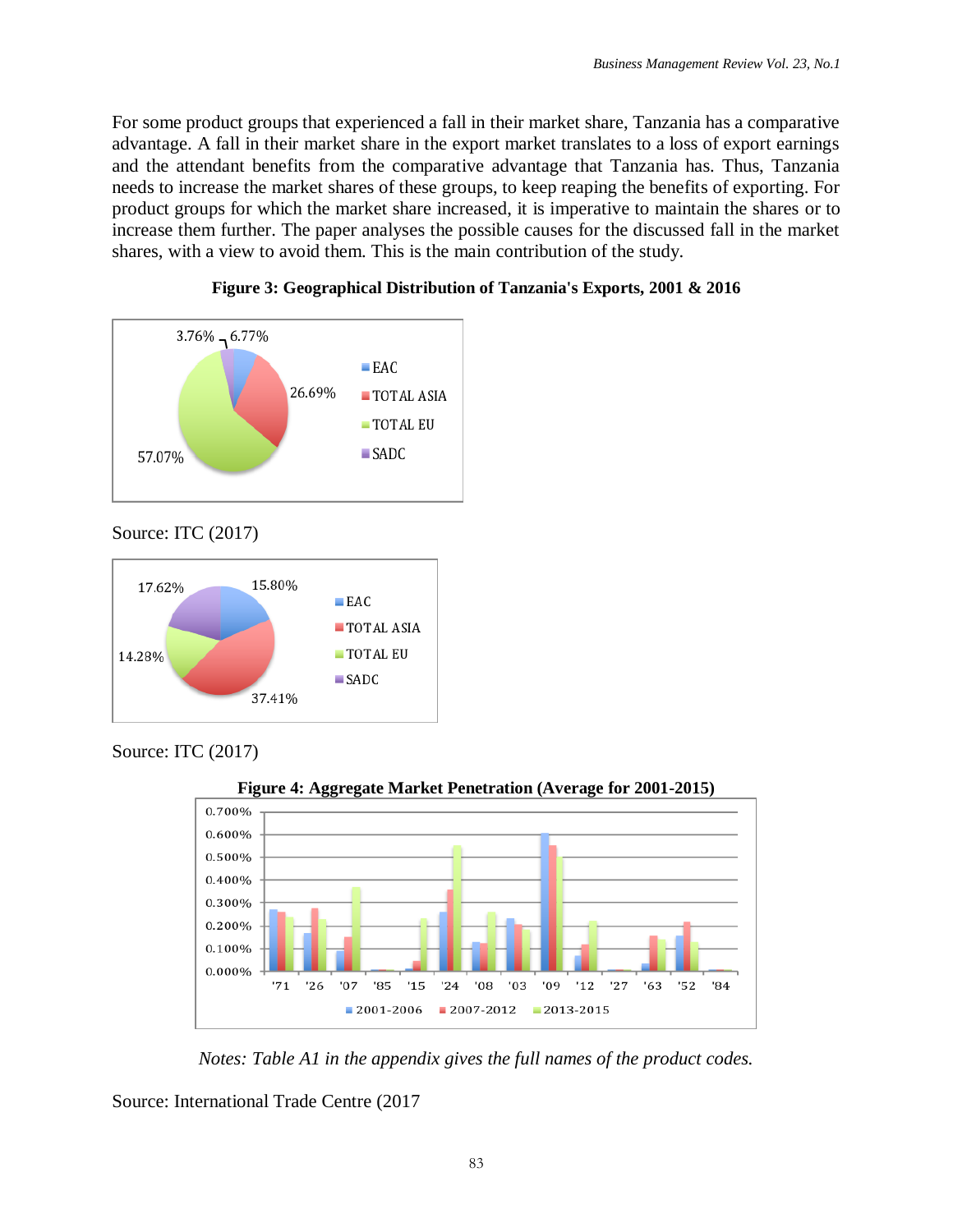#### **LITERATURE REVIEW**

The ability to enter exports market for SMEs signifies growth (Di Maria & Ganau, 2014). In this regard, the literature identifies characteristics of firms that determine their export behaviour. The key characteristics include size of the firm, productivity, managerial capabilities, innovation and technology (Barasa et al. 2016; The Economic and Social Research Institute, 2006). With regard to size, the findings show that larger firms tend to enter export market compared to smaller ones, owing to their higher productivity that allows them to afford the sunk costs involved in exporting. This self-selection hypothesis has been tested in various countries, for example Ethiopia (Siba & Gebreeyesus, 2017), Eurasia, Central, and Eastern Europe (Rehman, 2017). For small firms, entering export markets is difficult, except when they are part of export consortia (Di Maria & Ganau, 2014; Fabio et al., 2013).

SMEs face difficulties to penetrate and increase that penetration in international markets. The difficulties are greater for SMEs that do not have sufficient financial resources to cover sunk costs (Goedhuys & Sleuwaegen, 2016). As well, the exporting SMEs must comprehend the nature and extent of the foreign demand, and the competition they are likely to face. In turn, these factors, in combination, translate into a firm's strategy. Factors that may limit the capacity of firms to remain in business include poor understanding of consumer's needs, weak capacity for timely and irregular delivery and after-service and weak networking into international markets. Other factors may include a nation's export policies, comparative marketing costs and firm manager's attributes such as levels of skills or competencies (Kaplinsky & Morris, 2019; Abonyi, 2015). In general, because large firms have more resources, they are more capable of penetrating international markets than SMEs (Schmidt & Hansen, 2017). In addition, large firms tend to have international networks and foreign owners that facilitate them to break into international markets (Tanev, 2012; Olafsen & Cook, 2016).

Management studies that examine the determinants of exporting and the behaviour and performance of exporting firms have primarily identified management characteristics and attitudes, firm's characteristics, product, industry and export market variables as key factors in explaining export initiation and performance (Aaby & Slater, 1989; Rosson & Ford; 1982). The management characteristics and attitudes include the following: age of manager, gender of manager, work experience, education level and language proficiency. Younger managers are found to be generally more internationally minded and eager to penetrate export markets (Kotorri & Krasniqi, 2018). Results with regard to gender are generally mixed, with some studies finding female-owned exporting firms as being more productive, whereas others find female owned firms less likely to export (Orser et al., 2009; Marques, 2015). As for work experience, managers with export experience contribute more to the growth of export for firms whose key objective is to enter export market (Sala & Yalcin, 2012). Moreover, the more educated the managers are, the more likely they are to have better problem-solving capabilities, thereby, more likely to be associated with internationalization (see Kotorri & Krasniqi, 2018). Proficiency in foreign languages eases the negation hurdles faced in export markets (Fidrmuc & Fidrmuc, 2016; Chen, 2017; Alaoui & El Makrini, 2014).

The level of technological innovation influences the extent to which nations penetrate and increase their penetration in export markets. It is even possible to discern the extent of technological innovation in the export products of nations. For example, studies have shown that the Asian countries' exports over time have become more and more sophisticated technologically. This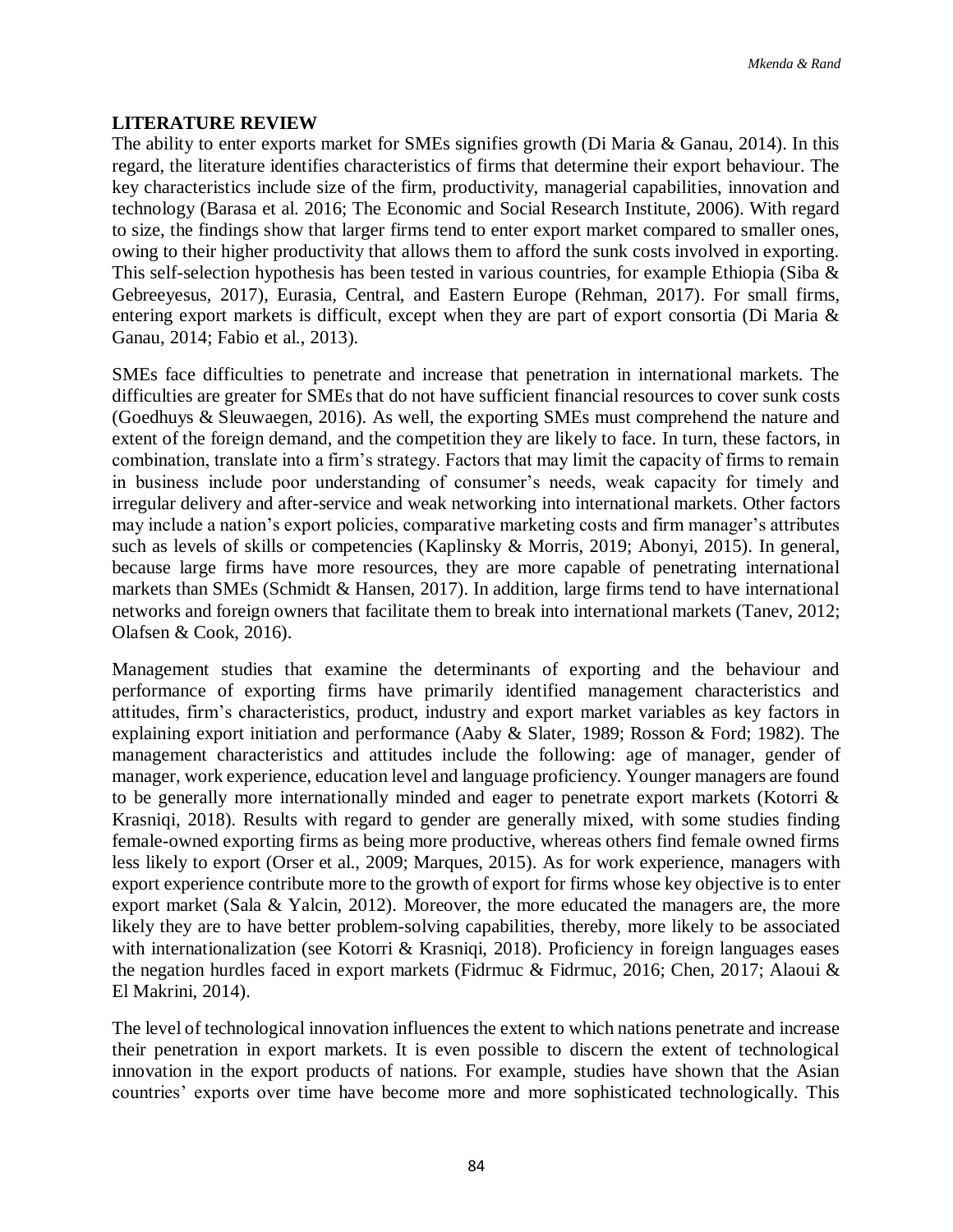sophistication has led to the rapid growth of these countries and their dominance in export markets (Thorbecke & Hao-Kai, 2015; Anand et al., 2012), in contrast to most of Africa's exports that are in raw form, revealing the low level of innovation and technological advancement and explaining insignificant penetration in international markets. The exportation of products in raw form results in revenue loss due to low value addition (Africa Development Bank (AfDB), 2017; United Nations Conference on Trade and Development (UNCTAD), 2018). UNCTAD (2015) notes the contrast in sophistication:

*"The level of sophistication is generally high for exports originating from developed countries, but varies widely with respect to developing countries' exports. It tends to be higher in East Asian countries, moderate in Latin America and South Asia, and relatively low in Africa. East Asian countries tend to export products that are generally more sophisticated than exports from countries with similar levels of gross domestic product (GDP), while the opposite is observed in many Latin American countries"* (p.32)*.* 

Once SMEs are established, the ability to penetrate export markets may rely on the propensity to venture into exporting. In reference to this aspect, empirical studies have investigated what is termed *born global firms*. These are firms that are rapidly internationalized, with export market entry of *less than three years* from the time of being established, and with the majority of sales (out of the total turnover) emanating from foreign markets (Øystein & Servais, 2002); Wach, 2014). Alternatively, some researchers define born global firms by the percentage of sales from exports and how long the firms take to enter international markets. For example, it could be a firm with at least 25 percent of its total sales resulting from exporting and which has internationalized within a few years after its inception (Kuivalainen et al., 2007).

The decision to enter export markets as a born global firm depends on a firm's strategy (McDougall & Oviatt, 1996). Jantunen et al. (2008) analyse the significance of entrepreneurial capacity and pre-set international growth orientation and knowledge as prerequisites for becoming a successful born global. In support of these aspects, Kuivalainen et al. (2007) argue that a firm requires a different entrepreneurial mind set to become a born global firm, which however, is not sufficient for success. Thus, born global firms fall under two categories, depending on which strategies (concerning internationalization) that a firm decides to adopt. These two categories are: (i) local internationals and (ii) global internationals. "Local internationals" are firms exporting only to close and related markets, whereas "global internationals" operate in distant markets and multiple regions. Kuivalainen et al. (2007) posit that "global internationals" are larger firms, often established and driven by experienced entrepreneurs, whereas "local internationals" are smaller, less experienced innovators seeking new opportunities abroad.

In general, the participation in export markets of the SMEs in low-income countries (LICs) is lower than that of the SMEs in developed countries. The SMEs in developed countries are often at the forefront of export market penetration, and consequently creating jobs and generating export earnings. On the other hand, the contribution of SMEs in LICs to export earnings, jobs and ability to penetrate into export markets is limited. This difference is attributed to more severe constraints that the SMEs in LICs face that limit their penetration into export markets, contribution to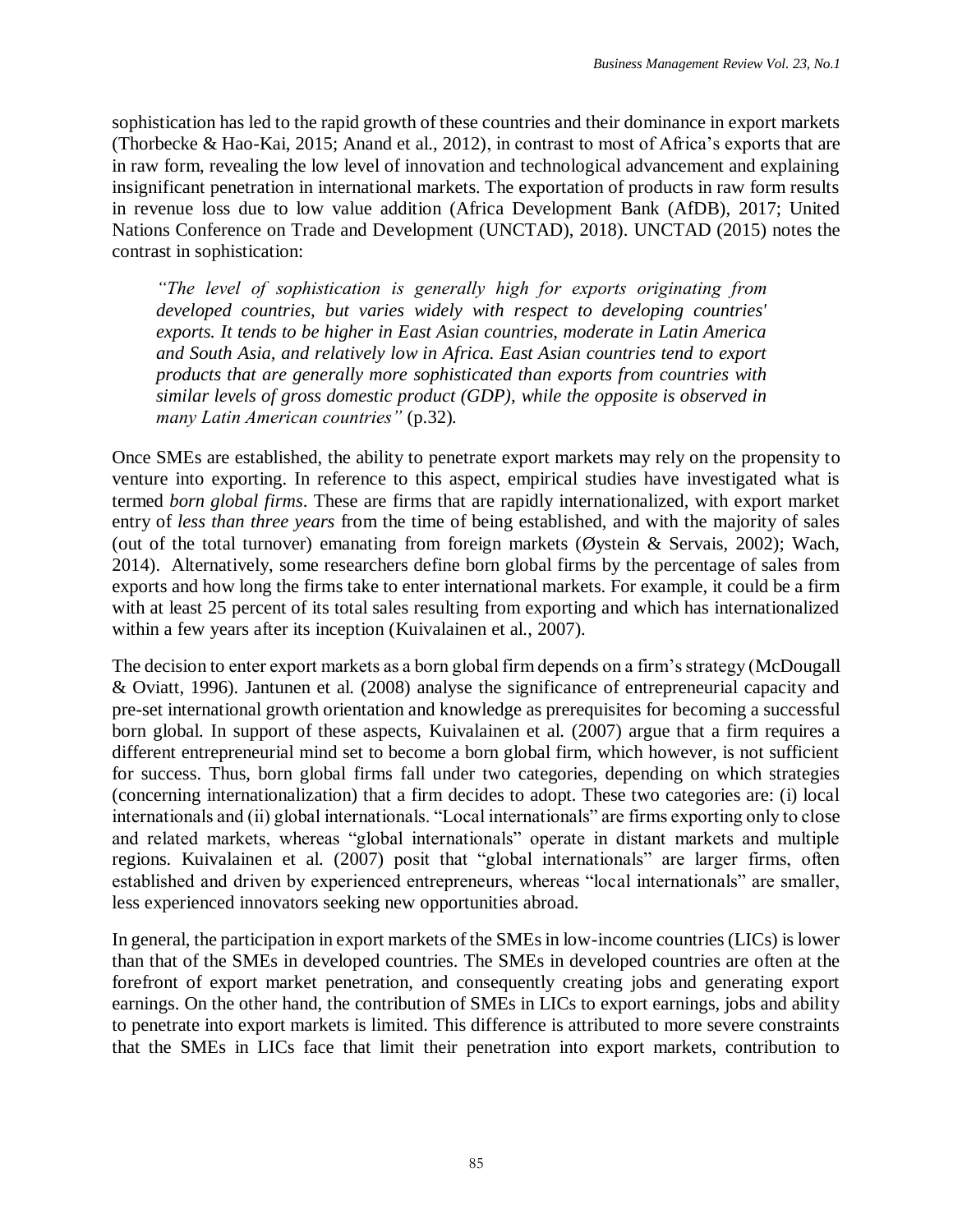employment creation and export earnings.<sup>10</sup> For example, in a study of Zimbabwean SMEs, Muranda (2004) finds "inadequate experiential knowledge, inadequate technical skills, uncompetitive pricing, operational capacity, and an unsupportive business environment*"* (p.89) as factors constraining SMEs' growth and competitiveness, and hence participation in export markets. The Organization for Economic Cooperation and Development (OECD) (2010) found the following barriers as constraining the SMEs:

- 1) inadequate quantity of untrained personnel for internationalization;
- 2) shortage of working capital to finance exports;
- 3) limited information to locate/analyses of markets;
- 4) identifying foreign business opportunities;
- 5) lack of managerial time to deal with internationalization;
- 6) inability to contact potential overseas customers;
- 7) developing new products for foreign markets;
- 8) unfamiliar foreign business practices;
- 9) unfamiliar exporting procedures/paperwork; and
- 10) meeting export product quality/standards/ specifications" (p. 8).

In terms of strategies, emerging economies<sup>11</sup> often move from inward-oriented import substitution policies toward outward-oriented export-led growth strategies during transition (Kotler et al., 1997). With these strategies, the distributions of firm size in the respective countries is not an issue to consider. The outward-oriented strategies adopted by most firms in economies under transition<sup>12</sup> often follow the traditional models of internationalization and the international product life cycles. First, firms enter into foreign markets through exporting, and then with increased market knowledge, they escalate commitments and pursue the so-called investment-oriented entry models (Aulakh et al., 2000). Whereas export entry strategies apply across the entire distribution of the firm size, investment-oriented entry strategies are only for large firms to pursue. This self-selection process of strategies for export market penetration has influenced the focus of the study. Because the study is on small and medium enterprises (SMEs) in Tanzania, it analyses export market penetration through trade rather than through direct investments, mergers and acquisition.

This study examines key features of the Tanzanian exporting SMEs, and gauges their ability to increase their penetration into export markets, based on their use of quality international certificates, technology licensed from foreign-owned firms, spending on R&D, whether they are part of a foreign firm, and whether they are born global firms.

 $\overline{\phantom{a}}$ <sup>10</sup> See OECD (2017) and Wang (2016) on similarity of constraints faced by SMEs and their contribution in LICs and in developed countries.

<sup>11</sup> Coined by Antoine W. Van Agtmaël in 1981, emerging economies are those economies that are in transition and growing fast, and are integrated into the global economy. Different institutes give the main characteristics of these economies as the following: (1) *Lower-Than-Average Per Capita Income* (propelling the economies to grow rapidly). (2) *Brisk Economic Growth* (with the growth rate of 4% or more in 2018). (3) *High Volatility* (mainly due to natural disasters, external price shocks, and domestic policy instability) (4) *Currency Swings* (susceptible to volatile currency swings, such as those involving the U.S. dollar). They are also vulnerable to commodities swings, such as those of oil or food, and (5) *Potential for Growth* (hampered by less developed capital markets (Amadeo, 2019)). Examples of emerging economies are: Brazil, Chile, China, Colombia, Czech Republic, Egypt, Greece, Hungary, India, Indonesia, Korea, Malaysia, Mexico, Pakistan, Peru, Philippines, Poland, Qatar, Russia, South Africa, Taiwan, Thailand, Turkey, and United Arab Emirates (Amadeo, 2019; Sraders, 2018; Vercueil, 2016).

<sup>12</sup> These are economies transitioning from centrally planned ones to market economies (Svejnar, 2002), such as Albania, Bosnia and Herzegovina, Montenegro, and Serbia, to name just a few.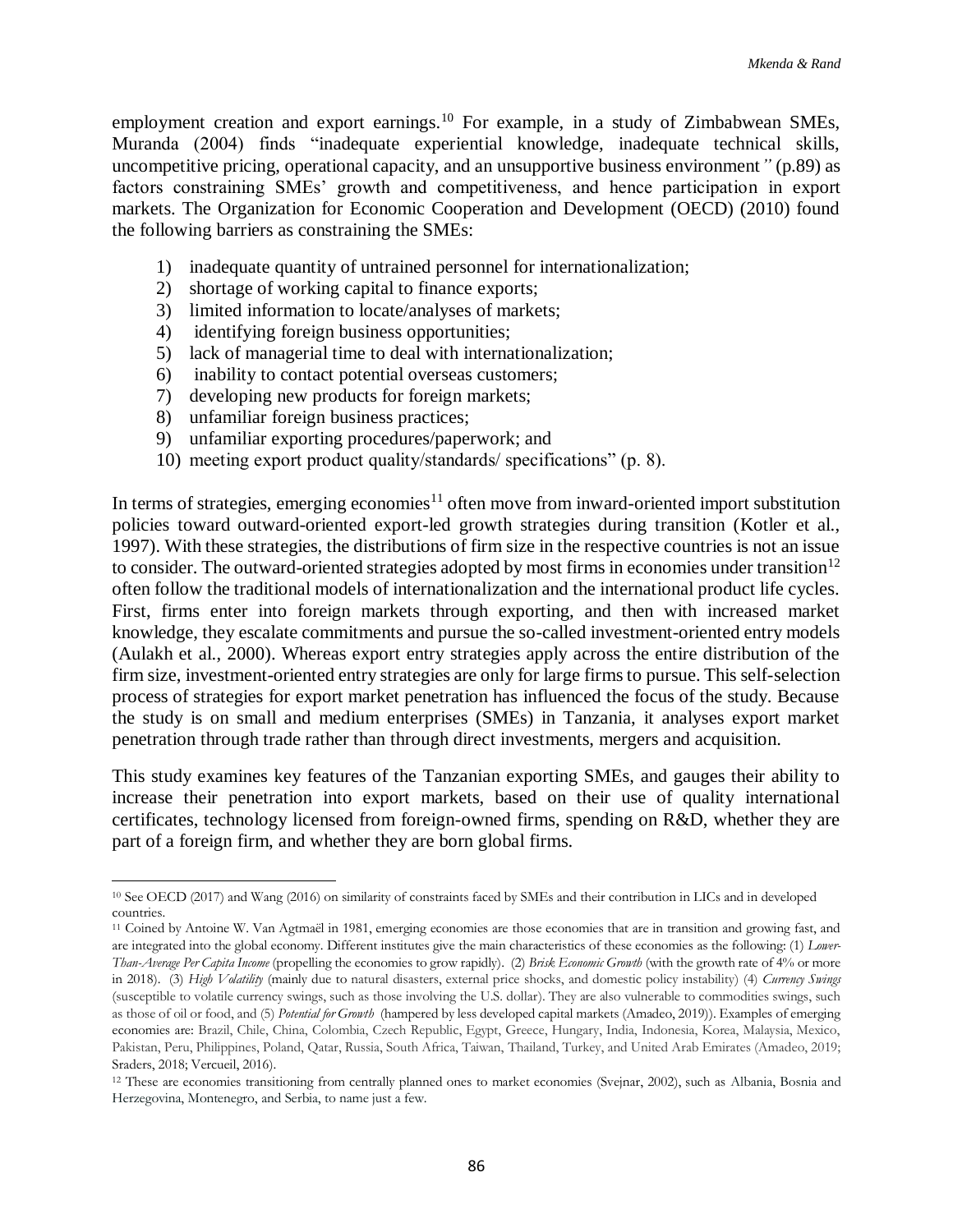# **THE DATA AND ANALYTICAL APPROACH**

The study examines the ability of Tanzanian SMEs to increase their penetration into export markets by analysing some key characteristics that these enterprises possess.<sup>13</sup> To this end, the study uses the World Bank Enterprise Survey Data (World Bank, 2014a). The sectoral distribution of the SMEs (Table A2 in the Appendix) shows that out of  $685$  sampled SMEs<sup>14</sup>, 207 (30%) were exporters.<sup>15</sup> For both exporters and non-exporters, more than 50% of the SMEs were in the manufacturing sector, with the retail sector constituting 16% in each category. For exporting firms, 52% were service providers, whereas the proportion of service providers was 31% of the nonexporters.

The contributory aspects for SMEs to increase their penetration into export markets include the following: the use of quality international certificates, the use of technology licensed from a foreign-owned firm, spending on research and development, whether they are part of a foreign, and whether they are born global firms. The use of panel data explores these aspects better, together with managerial, firm and external aspects. However, the panel for Tanzanian data has few observations<sup>16</sup>, which would render any regression estimation meaningless. As such, our analysis of what it takes to increase penetration in export markets for Tanzanian SMEs is limited to descriptive and qualitative analysis. First, the study examines what sets apart the exporting and non-exporting firms; and then it analyses the extent to which SMEs possess characteristics that would enable them to increase their penetration in export markets. Lastly, the study examines the obstacles that constrain the exporting firms' ability to increase their penetration into export markets.

# *Exporters versus Non-Exporters: What Sets them Apart?*

To examine what sets apart exporters and non-exporters, the study considers various characteristics of the SMEs (both the exporters and non-exporters), which are summarized in Table A3 in the Appendix. Among the exporters, the percentage of SMEs that are older than 20 years is the highest, followed by those between 6 and 10 years. This lends support to empirical findings in the literature that exporting and age of a firm are positively related.<sup>17</sup> For the non-exporting SMEs, the percentage is highest for those aged between 6 and 10 years, followed by those aged between 11 and 15 years.

Other identified differences are as follows: with regard to annual sales - no exporting SMEs got under TZS 1 million, and about 92% of them got more than TZS 10 million, compared to nonexporting SMEs; 1% of them get under TZS 1 million and about 86% of them get more than TZS 10 million in sales. As for employment, both exporting and non-exporting SMEs employed between 6 and 20 people (about 36% of them); for capital utilization, the percentage of exporting SMEs with capacity utilization higher than 75% was about 8% higher than non-exporting SMEs; gender of top manager – there was not much difference in the gender of the top manager between

 $\overline{a}$ 

<sup>&</sup>lt;sup>13</sup> From the theoretical perspective, the aspects to consider are the following: (i) managerial aspects – experience and level of education; (ii) firm aspects – strategies, international experience, age, and innovation; (iii) international experience – years exporting, resources, and contacts with foreign firms (see Love et al., 2016). These are usually examined with panel data if available. Our approach uses descriptive statistics and qualitative analysis.

<sup>14</sup> This constitutes 15% of the estimated population of SMEs from the sample frames used (World Bank, 2014b).

<sup>15</sup> We defined exporters as firms that had directly or indirectly exported.

<sup>16</sup> Of the 180 firms interviewed for both years (2006 and 2013), only 19 were exporting firms. For such insufficient observations, panel data estimation cannot be undertaken.

<sup>17</sup> For example, in the case of Germany, Wagner (2015) found older firms were more exporters, and exported more goods and to more export destinations. However, other studies have found a negative effect of age on export intensity (for example, Love et al., 2016).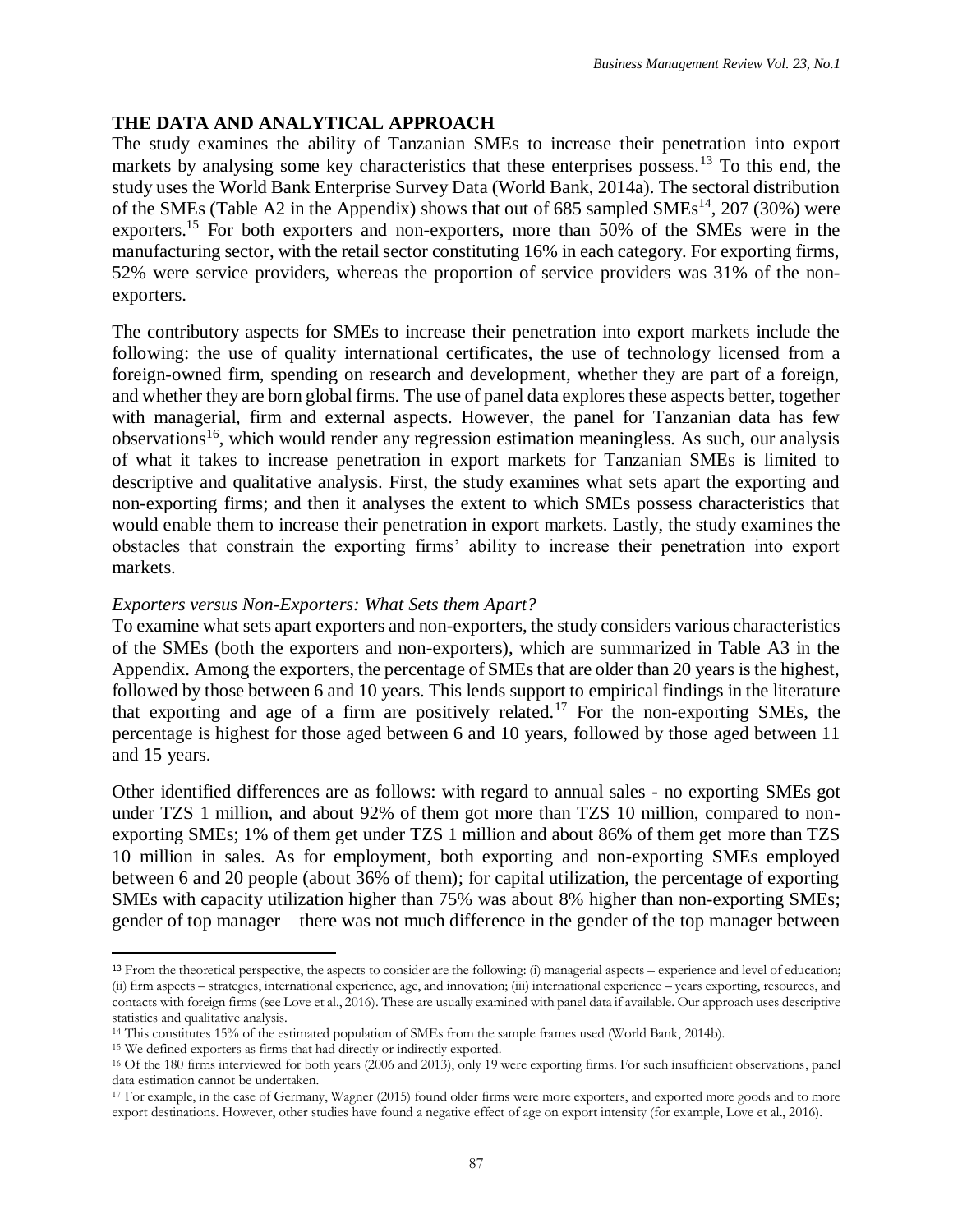exporting and non-exporting SMEs. For both sets of firms, about one seventh of the firms had females as top managers.

In the next sub-section, we examine the extent to which exporting SMEs possess characteristics that could enable them to increase their presence in export markets.

#### *To What Extent do SMEs Possess Characteristics to Increase Penetration in Export Markets?*

This section analyses the extent to which the exporting SMEs possess key characteristics for enabling them to increase their penetration into export markets. Emanating from the surveyed literature, in conjunction they constitute prerequisite factors for SMEs to increase their penetration into exports markets. The set of these characteristics comprises the following: possession of internationally recognized quality certifications, use of technology licensed from a foreign owned company, spending on R&D in past three years, being part of a foreign company and being born global (Table 2). The remaining part of this section elucidates these factors in the Tanzanian context.

Internationally recognized certificates<sup>18</sup> help the exporting firms in developing countries to deal with information asymmetries related to production systems and challenges of quality of goods produced that often afflict them. They play a role of "globally decentralized institutions" (Goedhuys & Sleuwaegen, 2013, p. 88) and the code of conduct to adhere to international standards. Thus, the international certificates are a signal of good quality to consumers in export markets. By minimizing information asymmetries related to the quality of goods and management systems of firms, they contribute to preventing what ultimately could lead to market failure (Bangwayo-Skeete & Moore, 2015). In general, studies indicate that firms with internationally recognized certificates get benefits related to increasing their competitiveness and the probability to export, thereby raising their efficiency and sales performance (Bangwayo-Skeete & Moore, 2015; Goedhuys & Sleuwaegen, 2013).<sup>19</sup>

Table 2 shows that among Tanzanian exporting SMEs, only 22% (43 firms) had internationally recognized *quality* certificates. This relatively very small proportion reveals the extent of Tanzanian SMEs' inability to abide by the international standards in export markets; the norm is that those engaged in international markets should possess internationally recognized quality certificates. This low proportion implies that the prospects for Tanzanian exporting SMEs to increase their penetration into export markets is limited. Hence, more exporting SMEs need to possess internationally recognized quality certifications in order for them to not only reap firm benefits from export markets, but also to contribute to economic growth through increased export earnings.

 $\overline{\phantom{a}}$ 

<sup>18</sup> In the literature, the certificates are referred to as ISO certificates (Bangwayo-Skeete & Moore, 2015; Goedhuys & Sleuwaegen, 2013). <sup>19</sup> This is especially the case for firms in developing countries with weak supporting institutions.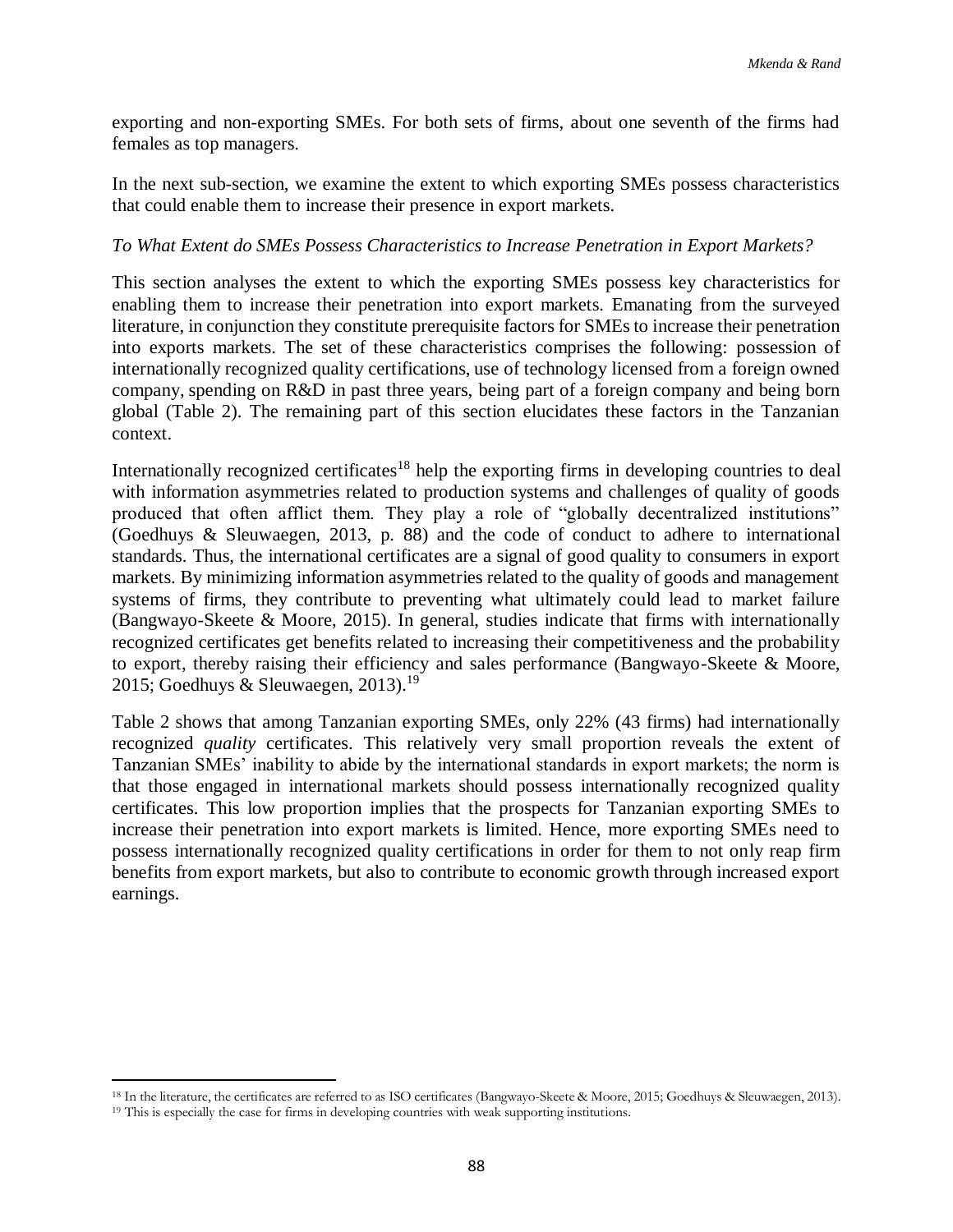|                                                                              | Number | $\%$ |
|------------------------------------------------------------------------------|--------|------|
| Possession of internationally recognized quality certifications <sup>a</sup> | 43     | 21.6 |
| Use of technology licensed from a foreign owned company <sup>b</sup>         | 16     | 15.5 |
| Spending on R&D in past three years <sup>c</sup>                             | 33     | 16.3 |
| Part of a foreign company <sup>d</sup>                                       | 32     | 15.5 |
| Born global <sup>e</sup>                                                     | 33     | 15.9 |

| <b>Table 1: Characteristics of Exporting SMEs</b> |  |
|---------------------------------------------------|--|
|                                                   |  |

*Note:* 

*a – among the exporting firms, 199 responded to the questions.*

*b – among the exporting firms, only 103 responded to the question.*

*c - among the exporting firms, 202 firms responded to the question.*

*d – among the exporting firms, 207 firms responded to the question.*

*e - Export age (Year the firm first exported directly or indirectly); and firms that started* 

*exporting within 3 years of being established – 207 firms responded to the question.*

Source: Authors' computation from World Bank (2014), Enterprise Survey Data.

Another way that SMEs can increase their penetration into export markets is the use of technology that is licenced from a foreign-owned company. When the exporting SMEs acquire and use licenses from foreign affiliates, it enables them to build their capabilities and hence making it easier to conform to international standards, remain competitive and meet the needs of consumers in the international markets. For Tanzania, where skills for undertaking innovation are scarce, such licences can be advantageous to the exporting SMEs. In the 2013 data set that this study used, approximately 16% of the firms (16 in number) used technology licenced from a foreign-owned company. This is a relatively small number for taking advantage of collaboration with international companies to use technology to produce goods that are of international standard. It is indicative of a low level of technology transfer among the exporting SMEs, which is one of the benefits that often accrue to firms by virtue of participating in the export markets.

Spending on R&D facilitates development of products that would keep up with the changing demand in the international market. Among the exporting SMEs in Tanzania, firms that had spent money on R&D in past three years constituted 16.3% (33 firms) of the sample (Table 2). This proportion also is relatively small, which calls for more SMEs to spend money on R&D to increase their penetration into export markets. Investment in R&D also means that firms are able to develop their technological capabilities, which would improve their products and enable the firms to compete globally and have a sustained growth (AfDB, 2017). At the national level, the SMEs' investment in R&D can contribute to the quest of spearheading Tanzania to a middle-income country status.

Local companies that are part of a foreign company often have a significant impact on participation in export markets (Cieślik & Michałek, 2018; Wignaraja, 2008). This results from the foreign partners availing them access to new foreign markets, distribution facilities, new products, managerial know how, and advanced production technology, which they normally would not have had access to if they were wholly locally owned. Other aspects by which local companies benefit from being part of a foreign company are the following: foreign partners are a source of information on export markets, are keen on getting higher returns on their investment, take on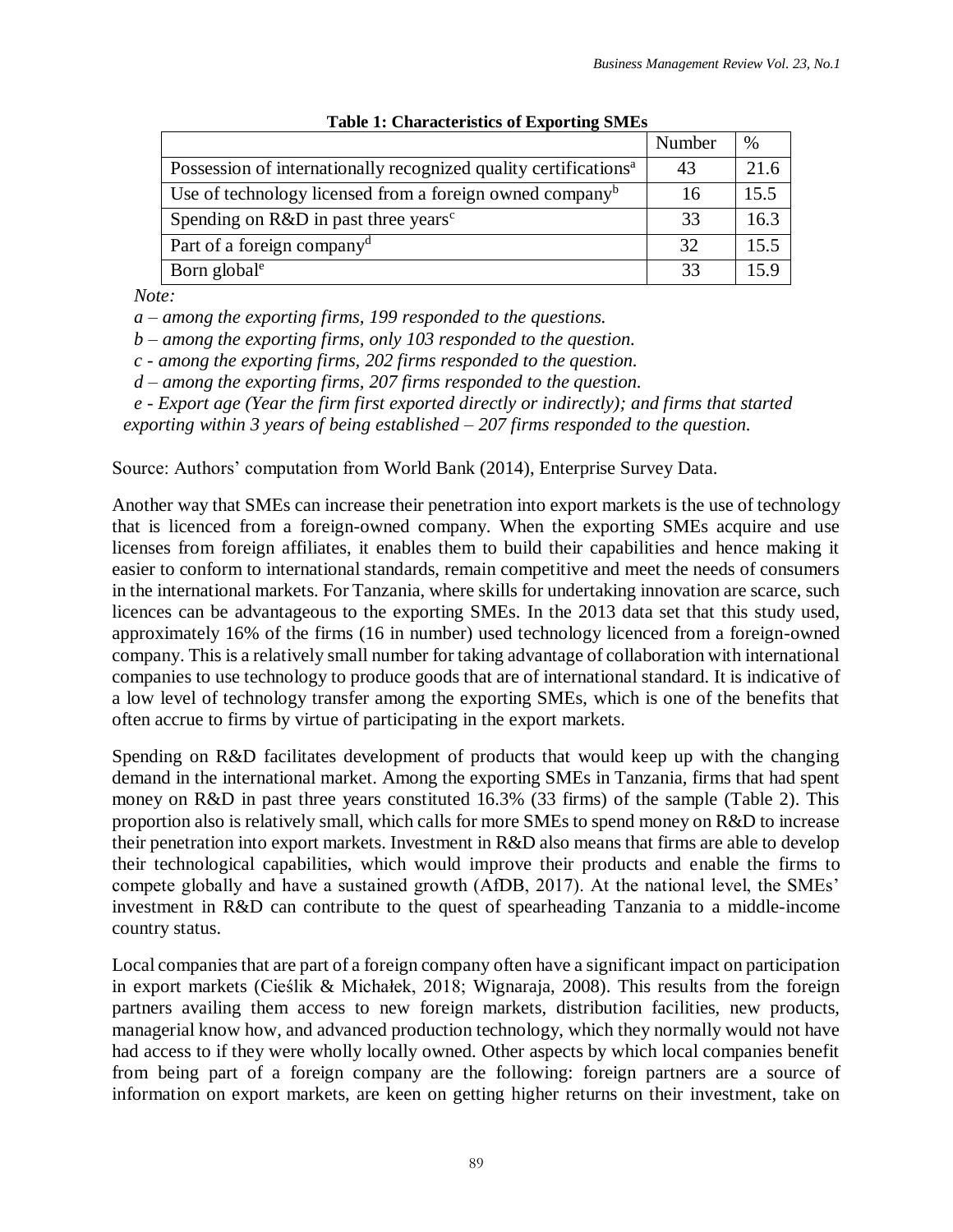higher risk, and have more access to funds (Amornkitvikai et al., 2012; Toshihiro, 2017). In the Tanzanian sample of the exporting SMEs, approximately 16% of the firms were in partnership with foreign firms (32 of them). This small proportion indicates limited foreign investment in the SMEs, and the attendant low penetration into export markets.

Lastly, the study found that 33 SMEs, which constituted approximately 16% of the exporting firms, were born global firms. As per the definition of born global firms, these firms started exporting within 3 years of being established. This number of SMEs that have internationalized or penetrated export markets within three years of being established is still not significant, which imply in general, that the SMEs take a long time to enter export markets. This could be accounted to the costs involved in entering export markets and other obstacles, discussed in next sub-section.

#### *What obstacles do Exporting SMEs face?*

The characteristics in the previous sub-section point to limitations that the exporting SMEs exhibit that result in a low potential for increasing their penetrating into export markets. In this part, the study conjectures that the efforts of Tanzanian SMEs to increase their penetration into export markets stall due to the constraints they face in their operations. Entering export markets is difficult in the first place, and increasing that penetration over time is even more challenging. Thus, SMEs need help to achieve the objective of penetrating into export markets.

The exporting SMEs indicated the five biggest obstacles they faced as access to finance, supply of electricity, tax rates, customs and trade regulations, and access to land, in that descending order. The SMEs indicated that access to finance as top obstacle constituted 34% of the sampled firms, whereas electricity was the second biggest (28% of the SMEs). The third biggest obstacle was tax rates, where 10% of the SMEs indicated it as an obstacle.<sup>20</sup>

The ability by the exporting SMEs to access funds from financial institutions is imperative for starting (for the start-up capital), expanding the working capital, running enterprises and funding R&D activities (UNCTAD, 2011), which for the exporting firms, ensures that they meet the required quality standards in export markets. Studies on other countries found similar results that access to finance constrains efforts of SMEs to expand their operations and become successful at exporting (Omar, 2008; Kumar, 2017). The study by Kumar (2017) investigated the biggest obstacles that managers of SMEs faced by region, and found that access to finance was the biggest obstacle for half of the regions in the study<sup>21</sup>, with Sub-Saharan Africa being among them. Compared to non-exporters, Kumar (2017) found that the likelihood to access finance is higher for exporters and for older firms. Thus, access to finance is still a major constraint to exporting firms that requires targeted intervention to enable them to grow and penetrate export markets. Assistance

 $\overline{\phantom{a}}$ <sup>20</sup> The government, under the Ministry of Industry, Trade and Investment (URT, 2018) initiated a comprehensive analysis of the regulatory framework, named the Blue Print, which among others, looked at ways to streamline regulatory hurdles that were hindering the business environment and stifling firms' contribution of the private sector to the productivity of the economy. According to the Blue Print, its main objective was to "propose reforms to improve Business Environment in Tanzania through reduction of the regulatory burdens and risks faced by businesses in complying with regulations" (p. xi). One of the hurdles, the multiple tax rates, is addressed in the Blue Print and recommendations have been put forward for streamlining them. Thus, going forward, tax rates as one of the biggest constraints faced by MSMEs would be dealt with, which will allow exporting SMEs to increase their penetration in export markets.

<sup>21</sup> The following regions were in the study: East Asia & Pacific; Europe & Central Asia; Latin America & Caribbean: Middle East & North Africa; South Asia; and Sub-Saharan Africa. Half of them, namely, Sub-Saharan Africa, Latin America & Caribbean and East Asia had access to finance as the biggest obstacle they faced in their operations (Kumar, 2017).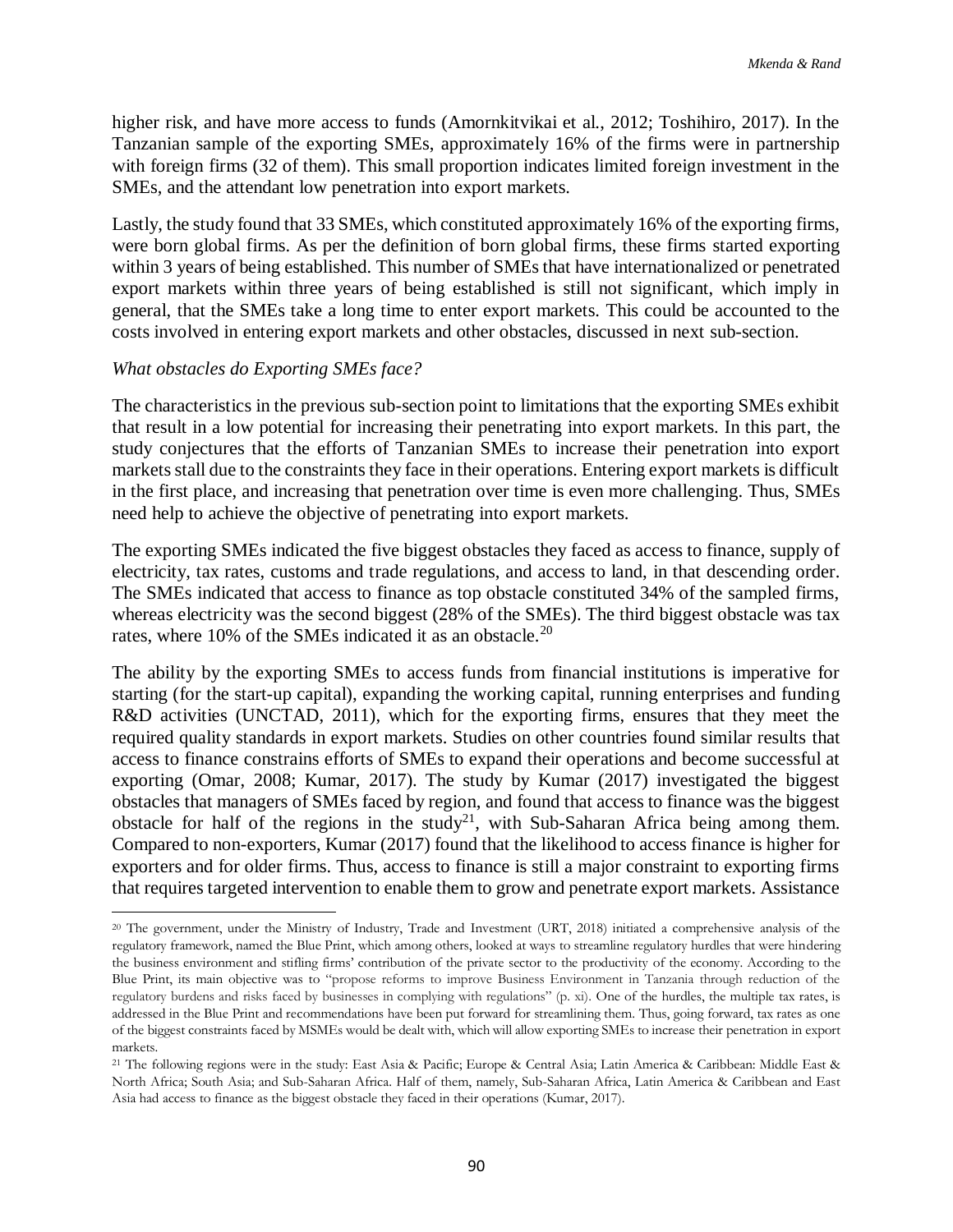to SMEs to access funds will enable the firms to expand their operations and to invest in innovation. Lessons from Malaysia and Singapore include the positive role of governments in terms of providing support to SMEs through various grants for start-ups and for research and development (UNCTAD, 2010).

|                               | <b>NUMBER</b> | $\%$  |
|-------------------------------|---------------|-------|
| Access to finance             | 63            | 33.8  |
| Electricity                   | 58            | 31.0  |
| Tax rates                     | 20            | 10.7  |
| Customs and trade regulations | ч             | 4.8   |
| Access to land                |               | 4.8   |
| Total                         | 187           | 100.0 |

 **Table 2: Top 5 Biggest Obstacles Facing Exporting SMEs**

*Note:* 

- *Only 187 firms responded to this question.*
- *Other\* includes: Business licensing and permits; Corruption; Crime, theft and disorder; Inadequately educated workforce; labour regulations; Practices of competitors in the informal sector; and Tax administration.*

Source: Authors' computation from World Bank (2014), Enterprise Survey Data

The second obstacle, electricity, is infrastructure-related. Studies that focus on Sub-Saharan Africa recommend to policy makers to urgently deal with electricity hurdles in order to propel Africa's industrialization through establishing industrial parks (Zeng, 2016). For the exporting SMEs in the sample, 83% of them (166 firms) had experienced power outages in the previous financial year. Of these firms, approximately 60% of them (123 firms) had power outages lasting for more than 10 hours (see Table A4 in the appendix). Such power outages affect the SMEs' annual sales: 86% of the firms (178 firms) recorded<sup>22</sup> more than 20% of losses in annual sales due to power outages.

The Tanzania data does not accommodate exploring further details how poor electricity supply affects the exporting SMEs, studies on other countries show firm level effects of power outages that give an indication of how these firms are affected. For example, a study on Uganda found that for firms without generators, power outages that lasted for 30 days affected investment rates, which fell to under 10%. For firms that installed generators, investment decreased due to firms using 25% of their total investment to fund alternative power (Ndulu et al., 2005). In another study on six African countries, Ndulu (2007) found significant output losses due to power outages<sup>23</sup>. Furthermore, Ndulu's (2007) study found that large firms were more likely to own generators. Few SMEs could only acquire them very expensively, thereby bearing a disproportionate burden of a loss of output and high costs of installing generators.

Evidentially, poor electricity supply forces SMEs to incur extra costs to install generators to ensure that production takes place during power outages and it affects their competitiveness. A more

 $\overline{a}$ <sup>22</sup> In SSA, Ethiopia has taken a lead in establishing industrial parks that have helped to attract foreign investment, given the provision of quality infrastructure (UNIDO, 2018).

<sup>&</sup>lt;sup>23</sup> The following African countries studied include, with bracketed figures indicating the average output loss from power outages: Eritrea (>5%); Ethiopia (.>5%); Kenya (>9%); Nigeria (>3%); Uganda (>6%); and Zambia (>4%).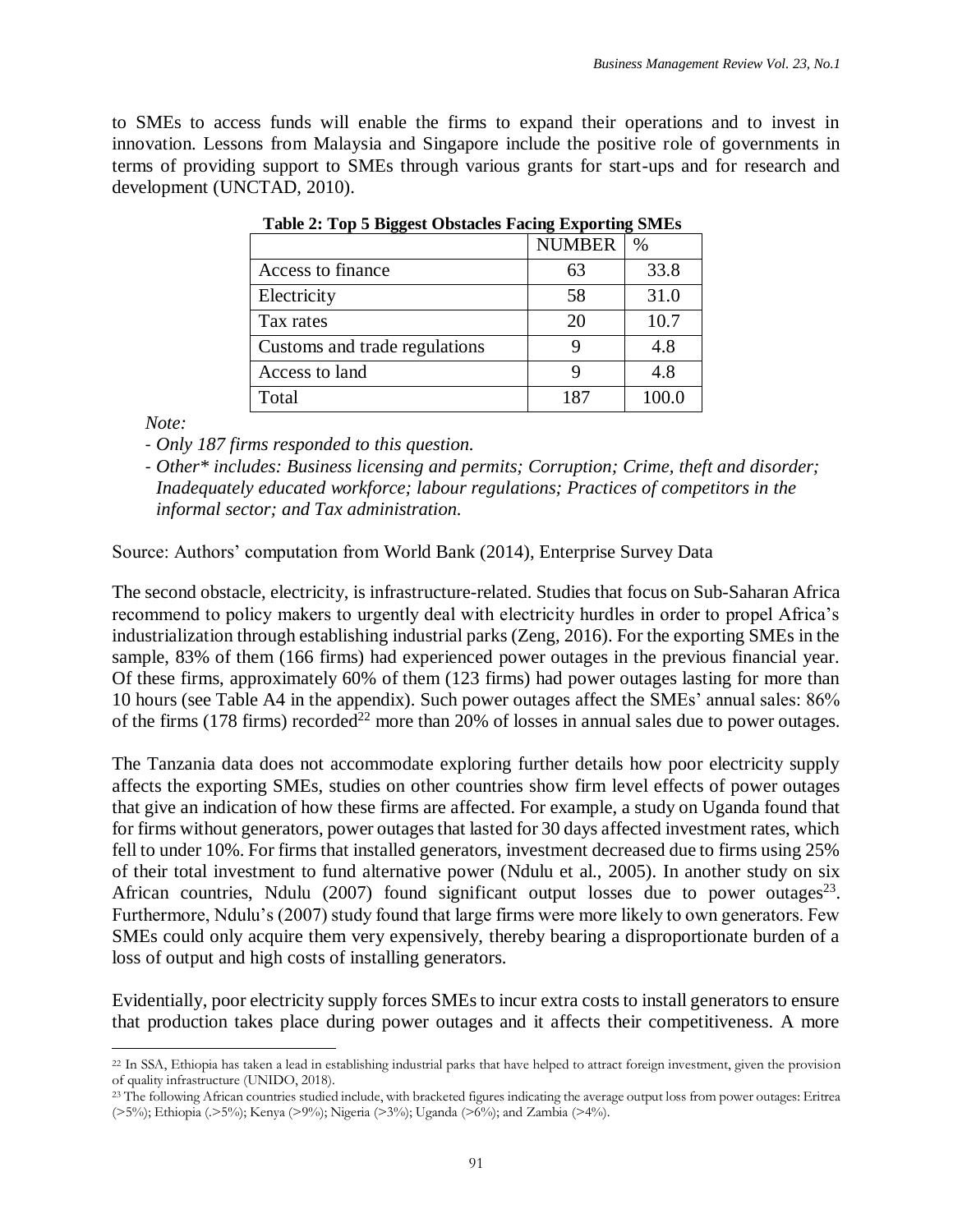recent study finds that a lack of crucial infrastructure (power, water and transport services) is behind Africa's slow industrialization, which makes it to lag behind in terms of global competitiveness (AfDB, 2017).

### **CONCLUSION AND POLICY IMPLICATIONS**

This paper has examined the performance of Tanzanian SMEs with regard to penetrating the export market. The requisite factors analysed include the ability to increase their penetration export markets; the extent to which they are born global firms; the obstacles that stand in the way of their ability to increase their penetration into export markets; and what policies can enhance their ability to increase their penetration into international markets. While SMEs in the developed world significantly contribute to exports, consequently contributing substantially to export earnings and job creation, it is at a limited scale for the Tanzanian SMEs. Nevertheless, the potential to improve their contribution gets support in various studies; hence, understanding what limits them to increase their penetration in exports markets is the required recipe for policies geared at enhancing their contribution.

Based on the World Bank Enterprise data for 2013 (World Bank, 2014), we found the following: first, in general among the sampled Tanzanian exporting SMEs, few had internationally recognized quality certificates, used technology licensed from a foreign owned company, spent on research and development in the previous three years, were part of a foreign firm, and were born global firms. These aspects are critical in entering exports markets, and if more firms possess them, the Tanzanian SMEs can increase their share in export markets. Increasing their penetration into export markets would benefit the whole economy in terms of higher export earnings and more jobs created for the Tanzanian youth. For the Tanzanian exporting SMEs, the fact that few of them possess these key characteristics indicates a limited ability to increase their penetration into exports markets, let alone increasing their share of in the global export markets.

Secondly, the study examined the constraints that the Tanzanian exporting SMEs face in their operations, which contribute to limiting their ability to increase their penetration into export markets. The top three constraints are access to finance, electricity outages and numerous taxes.<sup>24</sup> Finding ways to ameliorate them could enhance their presence in export markets. This led to the third matter: what was needed to enable SMEs to increase their penetration into export markets. Based on the top obstacles that firms in the sample indicated as constraining their operations, some policy implications emerge for dealing with these constraints.

First, access to finance is a critical factor that exporting firms rely on to invest in expanding their operations, R&D and in exploring export markets. Inability to access finance can thus prove to be a limiting constraint that can result in SMEs shying away from increasing their penetration in export markets. Research shows that arranging financing options for SMEs can have growth effects, and potentially contributes to growth in employment (Kumar, 2017). For the exporting firms, several studies point to a positive correlation between size of the firm and access to finance. Medium to larger firms easily accessed credit, while smaller firms face constraints in accessing credit. This finding point to the need to have policies that can target small exporting firms that need assistance in accessing credit to help them to grow and to eventually increase their penetration into export markets. Furthermore, studies have found that export firms that were already engaged

 $\overline{\phantom{a}}$ <sup>24</sup> These hurdles also affect non-exporting SMEs, but the analysis is limited to exporting SMEs.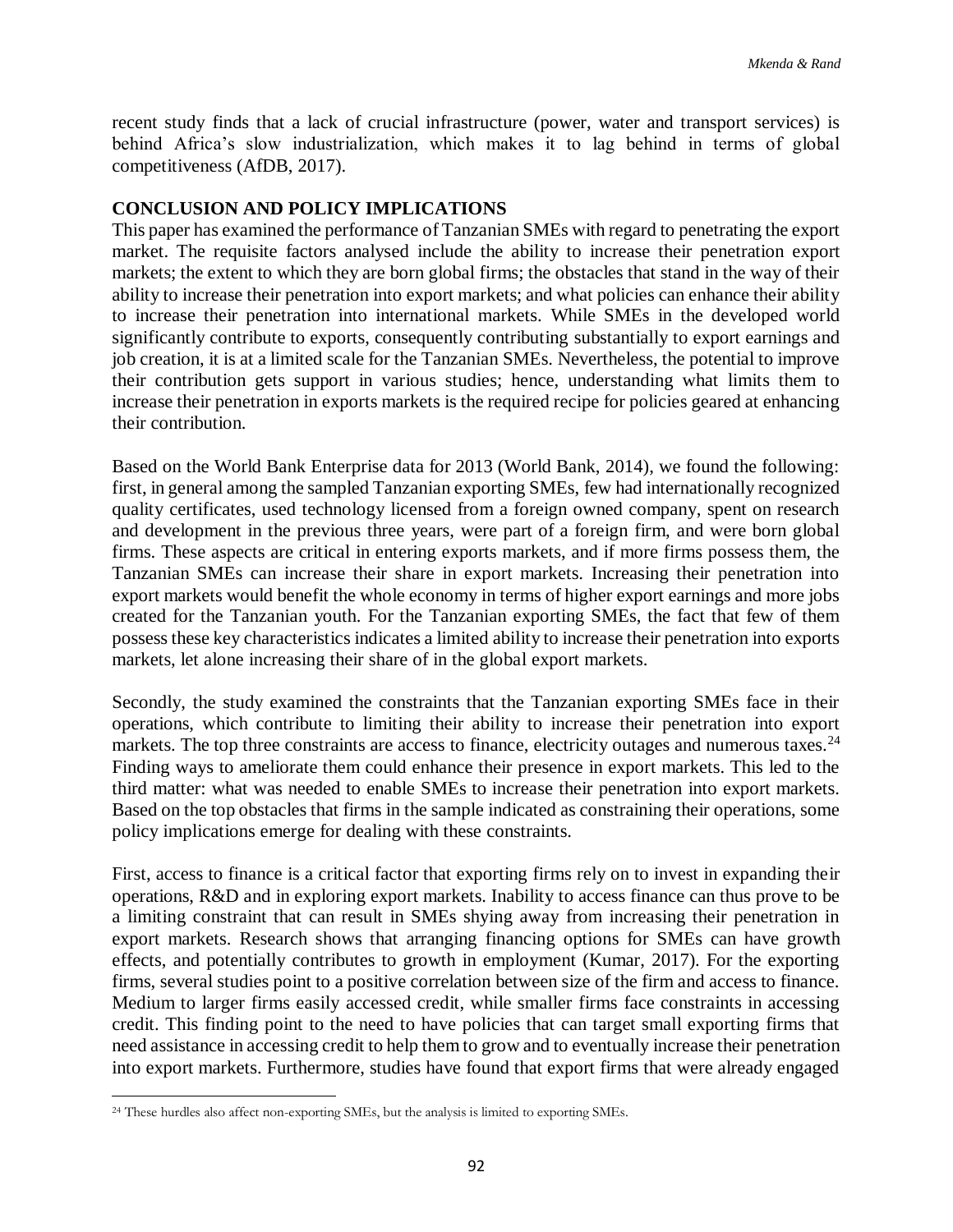in innovation and research on better products showed credit to have an impact on growth. A cautionary note therefore is that the policy to target firms must ensure that the firms have R&D strategies for expanding their share in export markets.

The second constraint relates to electricity outages, a problem that has greatly affected the Tanzanian industry (URT, Ministry of Industry and Trade, 2011). The problem of power outages speedy attention in order for industry to make the needed contribution to Tanzania's economic growth. A targeted way of ensuring that exporting SMEs get the required electricity is the establishment of industrial parks that would get preferential treatment in terms of infrastructure. The long-term benefits to the economy would be enormous, as higher exports would provide earnings that would improve other sectors of the economy through forward and backward linkages.

Lastly, heavy taxes may create some constraints on operations of SMEs, and hence limiting the SMEs' penetration in export markets. Although a report by the OECD (2005) indicated that as part of reforms to improve the business environment, the Tanzanian government was removing the nuisance taxes, these taxes were still an issue in 2013 when the Enterprise Survey was undertaken. This implies that the reforms did not go far enough. It is therefore important that the Ministry of Industry, Investment and Trade's Blue Print hastens its implementation of reviewing specific taxes that reduce the competitiveness of the exporting SMEs, thereby limiting them to increase their penetration into export markets. This would enable exporting SMEs to increase their contribution to overall growth of the economy and creation of employment.

# **REFERENCES**

- Aaby, N. E. & Slater, S. F. (1989). Management influences on export performance: a review of the empirical literature 1978-1988. *International Marketing Review*, *6* (4), 7-26.
- Abonyi, G. (2015), Best Policy Practices for Internationalization of SMEs' Trade and Investment for ASEAN and East Asia. In Oum, S. P. Intarakumnerd, G. Abonyi and S. Kagami (eds.), Innovation, Technology Transfers, Finance, and Internationalization of SMEs' Trade and Investment, ERIA Research Project Report FY2013, No.14, (pp. 37-96). Jakarta.
- African Development Bank (AfDB). (2017). Industrialize Africa Strategies, Policies, Institutions, and Financing, Abidjan, Côte d'Ivoire: African Development Bank Group.
- Alaoui, A. & El Makrini, H. (2014). Small firms in a small country: International experience of managers and export performance. The 2014 WEI International Academic Conference Proceedings, Université Blaise Pascal/CRCGM/Clermont Ferrand/France.
- Ali F. D. (1987). Are exports an engine of growth? Another look at the evidence, *Applied Economics,* 19 (2), 277-283.
- Amadeo, K. (2019) Emerging Market Countries and Their Five Defining Characteristics. https://www.thebalance.com/what-are-emerging-markets-3305927; accessed March 2020.
- Amornkitvikai, Y., Harvie, C. & Charoenrat, T. (2012). Factors affecting the export participation and performance of Thai manufacturing small and medium sized Enterprises (SMEs). 57th International Council for Small Business World Conference. Wellington, New Zealand.
- Anand R., Mishra, S., & Spatafora, N. (2012). Structural Transformation and the Sophistication of Production. *IMF Working Paper WP/12/59*, Research Department.
- Antoldi F., Cerrato D., & Depperu D. (2013). SMEs export consortia and the development of intangible resources. Journal of Small Business and Enterprise Development, 20(3), 567- 583.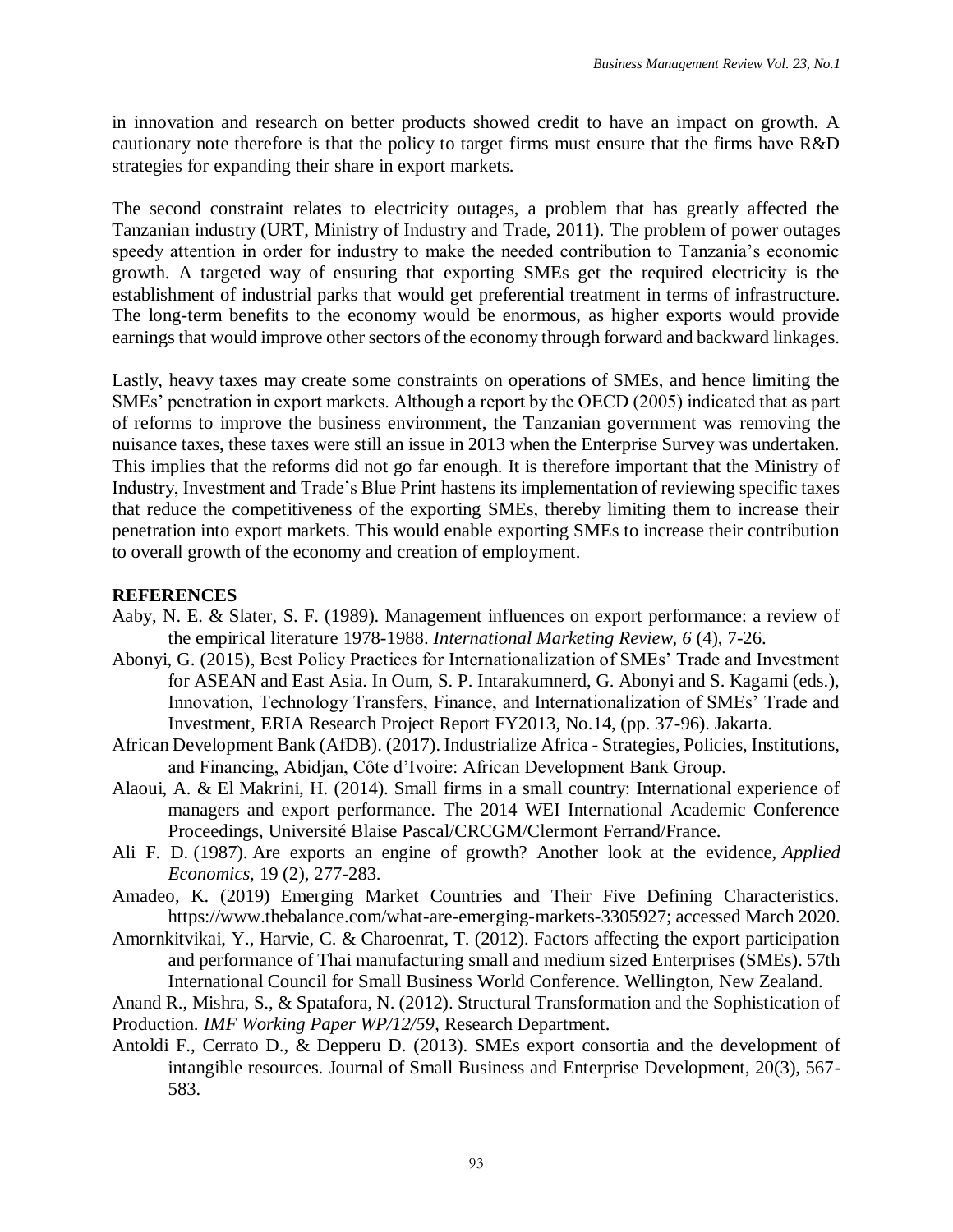- Aulakh, P. S., Rotate, M., & Teegen, H. (2000). Export strategies and performance of firms from emerging economies: Evidence from Brazil, Chile, and Mexico. Academy of Management Journal, 43(3), 342-361.
- Balassa, B. (1978). Exports and Economic Growth: Further Evidence. Journal of Development Economics, 5, 181-189.
- Balassa, B. (1985). Exports Policy Choices, and Economic Growth in Developing Countries after the 1973 Oil Shocks, Journal of Development Economics, 18, 23- 35.
- Bangwayo-Skeete, P. F. & Moore, W. R. (2015). Entry into Export Markets and Quality Certifications: Evidence from Developing Countries. Applied Econometrics and International Development, 15(2) , 17-34
- Bank of Tanzania. (2018). Economic Bulletin for the Quarter Ending December. Vol. L No. 4.
- Barasa, L., Kinyanjui, B., Knoben, J., Kimuyu, P., & Vermeulen, P. A. M. (2016). Export and Innovation in Sub- Saharan Africa. DFID Working Paper, Radboud University, Nijmegen.
- Bigsten, A. & Gebreeysus, M. (2009). Firm productivity and exports: evidence from Ethiopian manufacturing. Journal of Development Studies, 45(10), 1594–614.
- Bigsten, A., Collier, P., Dercon, S., Fafchamps, M., Gauthier, B., Gunning, J.W., Oduro, A., Oostendorp, R., Pattillo, C., Söderbom,M., Teal, F., & Zeufack, A. (2004). Do African Manufacturing Firms Learn from Exporting? The Journal of Development Studies, 40(3), 115-141, DOI: [10.1080/0022038042000213229.](https://doi.org/10.1080/0022038042000213229)
- Blalock, G., & Gertler, P. J. (2004). Learning from exporting revisited in a less developed setting. Journal of Development Economics, 75(2), 397-416.
- Cernat, L., Norman-López, A., & Ana, D.T. (2014). SMEs are more important than you think! Challenges and opportunities for EU exporting SMEs. Trade, Issue 3, September.
- Chen, Y. (2017). Impacts of Managerial Characteristics on the Export Performance of Small and Medium-sized Firms: Review and Implications. In 3rd International Conference on Ecommerce and Contemporary Economic Development (ECED), ISBN: 978-1-60595-446- 2.
- Cieślik, A. & Michałek . J. (2018). Firm-level determinants of direct and indirect exports: empirical evidence for C.E.E. and M.E.N.A. countries, Economic Research-Ekonomska Istraživanja, 31(1), 982-996.
- Clerides, S. K., Lach, S., & Tybout, J. R. (1998). Is learning by exporting important? Microdynamic evidence from Colombia, Mexico, and Morocco. The Quarterly Journal of Economics, 113(3), 903-947.
- Di Maria, E. & Ganau, R., (2014), "Driving a firm's export propensity and export intensity: the role of experience, innovation, and international marketing strategy", "Marco Fanno" Working Papers No. 175 Department of Economics and Management, University of Padova Eleonora, Paper presented at the 39th EIBA conference "Transnational firms, markets and institutions" 12th-14th December, 2013 – Bremen.
- Fernandes., A. & Isgut, A. (2005), "Learning-by-doing, learning-by-exporting, and productivity: evidence from Colombia", Policy Research Working Paper Series, No. 3544, The World Bank.
- Fidrmuc, J. & Fidrmuc, J. (2016), Foreign languages and trade: evidence from a natural experiment, Empirical Economics, 50(1), 31-49.
- Goedhuys, M. & Sleuwaegen, L. (2013). The Impact of International Standards Certification on the Performance of Firms in Less Developed Countries. World Development, 47, 87–101.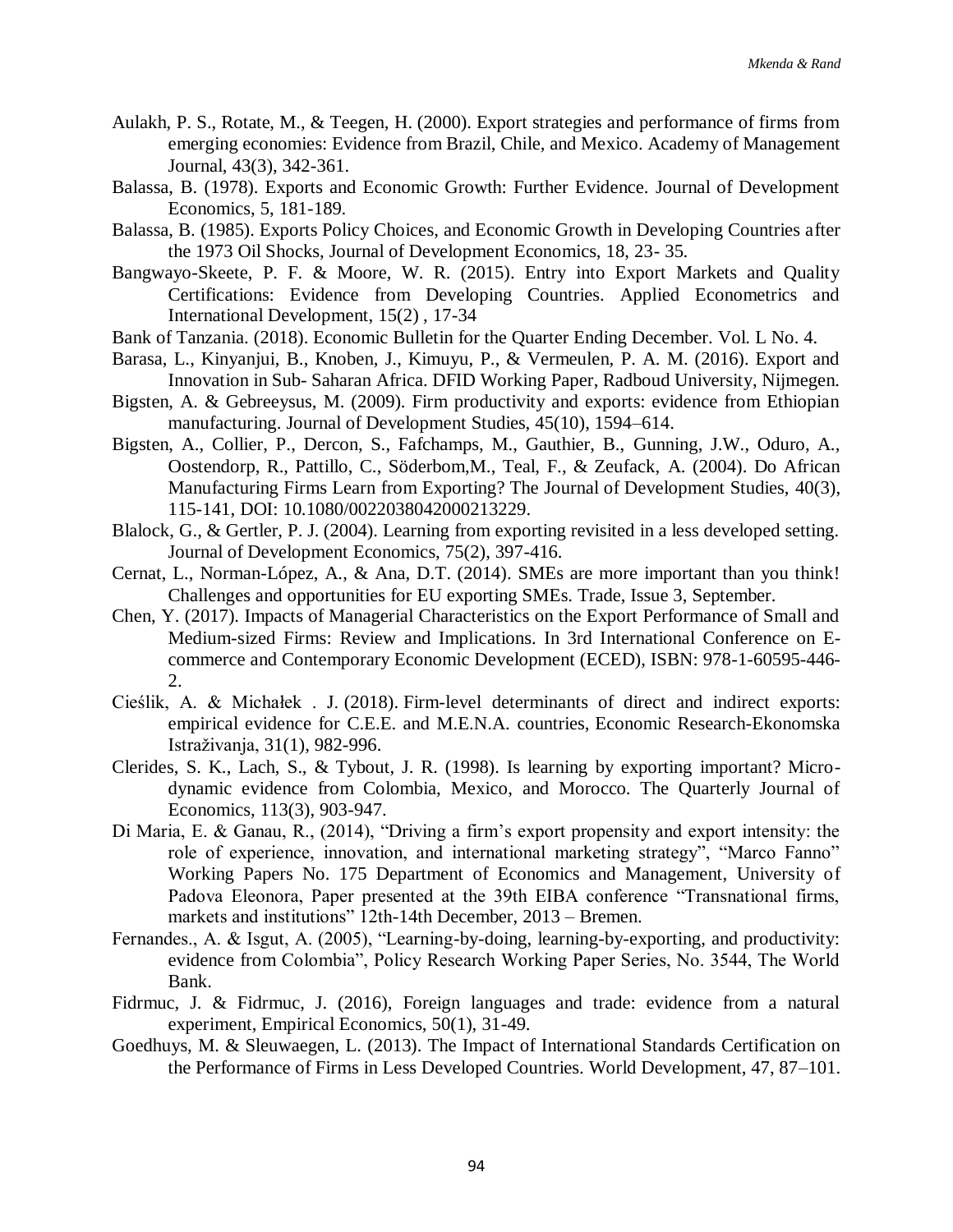- Goedhuys, M. & Sleuwaegen, L. (2016). International standards certification, institutional voids and exports from developing country firms, International Business Review. 25(61), 1344- 1355.
- Hesse, H. (2008). Export Diversification and Economic Growth. Commission on Growth and Development Working Paper; No. 21. World Bank, Washington, DC. <https://openknowledge.worldbank.org/handle/10986/28040>
- International Trade Centre (ITC) (2017), [https://www.trademap.org/Index.aspx;](https://www.trademap.org/Index.aspx) accessed: August 2017.
- International Trade Centre (ITC) (2019), [https://www.trademap.org/Index.aspx;](https://www.trademap.org/Index.aspx) accessed: December 2019.
- Jantunen, A., Nummela, N., Puumalainen, K., & Saarenketo, S. (2008). Strategic orientations of born globals—Do they really matter? Journal of World Business, 4(2), 158-170.
- Kaplinsky, R. & Morris M. (2009). The Asian Drivers and SSA: Is There a Future for Export-Oriented African Industrialisation? The World Economy, 32(11), 1638-1655.
- Kaplinsky, R. & Morris, M. (2019). Trade and Industrialisation in Africa: SMEs, Manufacturing and Cluster Dynamics. Journal of African Trade, 6(1-2), 47–59
- Kotler, P., Jatusripitak, S., & Maesincee, S. (1997). The Marketing of Nations: A Strategic Approach to Building National Wealth. New York: Free Press.
- Kotorri, M. & Krasniqi B. A. (2018). Managerial Characteristics and Export Performance Empirical Evidence from Kosovo. South East European Journal of Economics and Business, 13(2), 32-48.
- Kuivalainen, O., Sundqvist, S., & Servais, P. (2007). Firms' degree of born-globalness, international entrepreneurial orientation and export performance. Journal of World Business, 42(3), 253-267.
- Kumar , R. (2017). Targeted Financing for SME's and Employment Effects: What Do We Know and What Could de Done Differently? Jobs Working Paper Issue No. 3, World Bank Group, Washington DC.
- Latin American and Caribbean Economic System (SELA). (2015). Export Consortiums: A strategic instrument for SMEs international insertion. Regional Meeting on Export Consortiums Mexico City, Mexico, SP/RRCE/ DT No. 2-15.
- Love J. H., Roper, S. & Zhou Y. (2016). Experience, age and exporting performance in UK SMEs. International Business Review, 25, 806–819.
- Marques, H. (2015). Does the Gender of Top Managers and Owners Matter for Firm Exports? Feminist Economics, 21(4), 89-117.
- Martins, P. S., & Yang, Y. (2009). The impact of exporting on firm productivity: a meta-analysis of the learning-by exporting hypothesis. Review of World Economics, 145(3), 431-445. [https://doi.org/10.1007/s10290-009-0021-6.](https://doi.org/10.1007/s10290-009-0021-6)
- McDougall, P. P., & Oviatt, B. M. (1996). New venture internationalization, strategic change, and performance: A follow-up study. Journal of business venturing, 11(1), 23-40.
- Md Reza, S., Hongzhong, F., Mohamued, E. A., Ismai,l H. Md & Islam, M. A. (2019). Effects of export and technology on economic growth: Selected emerging Asian economies. Economic Research-Ekonomska Istraživanja, 32(1), 2515-2531.
- Muranda, Z. (2004). Relationships Between Firm Characteristics and Export Constraints in SME Exporters. Zambezia, XXX(i), 89-107.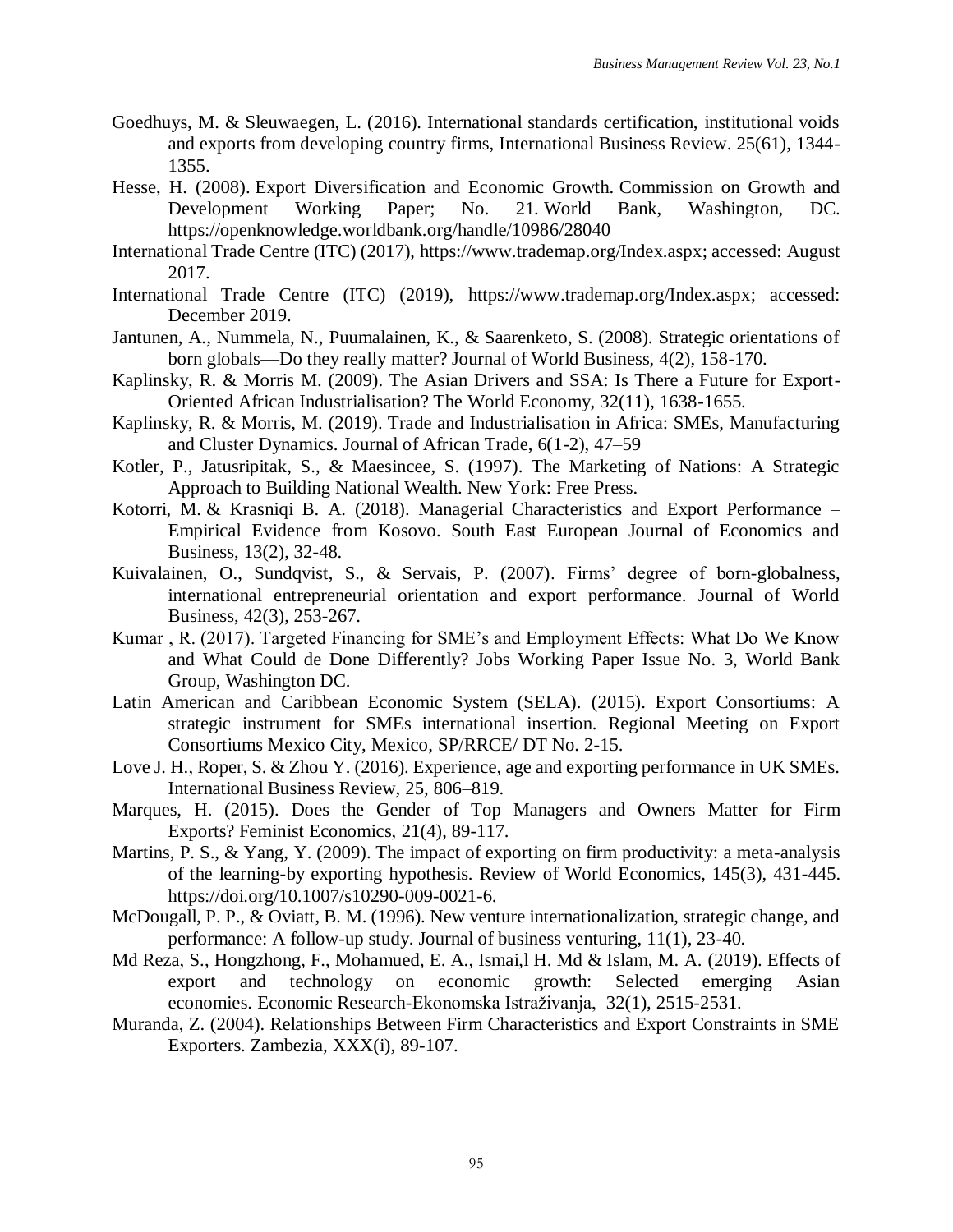- Ndulu, B. J. (2007). Challenges of African Growth: Opportunities, Constraints, and Strategic Directions. Washington, DC: World Bank. <https://openknowledge.worldbank.org/handle/10986/6656>
- Ndulu, B., L. Kritzinger-Van, N. & Reinikka R. (2005). Infrastructure, Regional Integration and Growth in Sub-Saharan Africa. In Africa in the World Economy: The National, Regional and International Challenges, Fondad, The Hague, December 2005, [www.fondad.org.](http://www.fondad.org/)
- Olafsen, E. & Cook, P. (2016). Growth Entrepreneurship in Developing Countries: A Preliminary Literature Review (English). InfoDev. Washington, D.C.: World Bank Group. [http://documents.worldbank.org/curated/en/587331562049723102/Growth-](http://documents.worldbank.org/curated/en/587331562049723102/Growth-Entrepreneurship-in-Developing-Countries-A-Preliminary-Literature-Review)[Entrepreneurship-in-Developing-Countries-A-Preliminary-Literature-Review.](http://documents.worldbank.org/curated/en/587331562049723102/Growth-Entrepreneurship-in-Developing-Countries-A-Preliminary-Literature-Review)
- Omar, M. S. (2008). Financial Constraints and Structural Characteristics of Small and Medium Sized Enterprises (SMEs): The Case of Tanzania. Corporate Finance Master Thesis submitted to the School of Economics and Management, Lund University, Sweden.
- Organization for Economic Cooperation and Development (OECD). (2017). Enhancing the Contributions of SMEs in a Global and Digitalised Economy. Meeting of the OECD Council at Ministerial Level, Paris, 7-8 June
- Organization for Economic Cooperation and Development (OECD). (2010). Removing Barriers to SME Access to International Markets. Paper prepared for a conference organised jointly by OECD and APEC, 30th Small and Medium Enterprises Working Group Meeting Hong Kong, China.
- Organization for Economic Cooperation and Development (OECD). (2005). Tanzania: Africa Economic Outlook, 2004/2005.
- Orser, B., Spence, M., Riding, A., & Carrington, C. A. (2010). Gender and Export Propensity, Entrepreneurship Theory and Practice, 34(5), 933-958.
- Osano, H. M. (2019). Global expansion of SMEs: role of global market strategy for Kenyan SMEs. Journal of Innovation and Entrepreneurship, 8(13), 1-31.
- Øystein, M. & Servais P. (2002). Born Global or Gradual Global? Examining the Export Behavior of Small and Medium-Sized Enterprises. Journal of International Marketing, 10(3), 49-72.
- Ram, R. (1987). Exports and Economic Growth in Developing Countries: Evidence from Time-Series and Cross-Section Data. Economic Development and Cultural Change, 36(1), 51- 72.
- Rehman, N. U. (2017). Self-selection and learning-by-exporting hypotheses: micro-level evidence. Eurasian Economic Review, 7(1), 133-160.
- Rhee, Y. W., Ross-Larson, B., Pursell, G., & Edge, K. S. C. (1984). Managing the Entry into World Markets. Baltimore: The Johns Hopkins University Press.
- Rosson, P. J., & Ford, I. D. (1982). Manufacturer-overseas distributor relations and export performance. Journal of International Business Studies, 13(2), 57-72.
- Sala, D. & Yalcin, E., (2012). Export Experience of Managers and the Internationalization of Firms. Discussion Papers on Business and Economics No. 18/2012. Department of Business and Economics Faculty of Social Sciences, University of Southern Denmark.
- Salomon, R. M., & Shaver, J. M. (2005). Learning by exporting: new insights from examining firm innovation. Journal of Economics & Management Strategy, 14(2), 431-460.
- Schmidt, A. & Hansen M.W. (2017). A Survey of 210 Food Processing Firms from Tanzania, Kenya and Zambia. Special CBDS Working Paper Series, Working Paper No. 1.
- Siba, E. & Gebreeyesus, M. (2017). Learning to export and learning from exporting: The case of Ethiopian manufacturing. Journal of African Economies, 26(1), 1–23.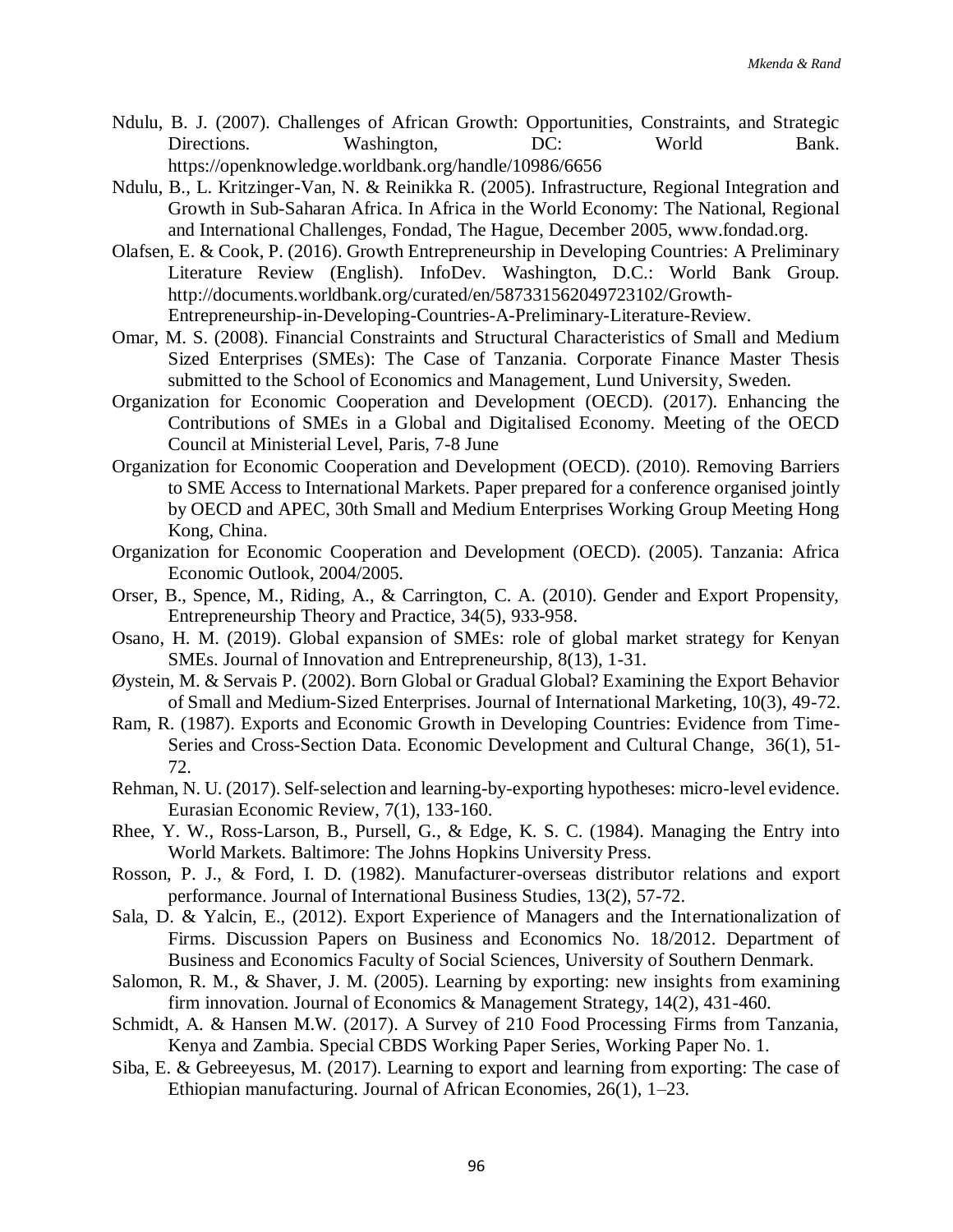- Sraders, A. (2018). What are Emerging Markets? Characteristics and List. The Street, https://www.thestreet.com/markets/emerging-markets/what-are-emerging-markets-14819803; accessed March 2020.
- Svejnar, J. (2002). Transition Economies: Performance and Challenges. *Journal of Economic Perspectives,* 16(1), 3-28.
- Tanev, S. (2012). Global from the Start: The Characteristics of Born-Global Firms in the Technology Sector. *Technology Innovation Management Review*, March, 5-8.
- Thorbecke, W. & Hao-Kai P. (2015). The sophistication of East Asian exports, *Journal of the Asia Pacific Economy*, 20(4), 658-678, DOI: [10.1080/13547860.2015.1045328.](https://doi.org/10.1080/13547860.2015.1045328)
- Toshihiro, O., Wagner A., & Kazuo Y. (2017). Does Foreign Ownership Explain Company Export and Innovation Decisions? Evidence from Japan. RIETI Discussion Paper Series 17-E-099.
- United Nations Conference on Trade and Development (UNCTAD). (2018). Exports Diversification and Employment in Africa. Geneva: UNCTAD.
- United Nations Conference on Trade and Development<sup>[1]</sup> (UNCTAD). (2010). Best Practices in Investment for Development: Case Studies in FDI: How to Integrate FDI in the Skills Development Process: Lessons from Canada and Singapore. Geneva: UNCTAD.
- United Nations Conference on Trade and Development  $\sum_{i=1}^{T-1}$  (UNCTAD). (2015). Key Statistics and Trends in International Trade 2014. Geneva: UNCTAD.
- United Nations Industrial Development Organization (UNIDO). (2019). Industrial park development in Ethiopia Case study report. Department of Policy, Research and Statistics. Inclusive and Sustainable Industrial Development Working Paper Series, WP 21/2018.
- United Republic of Tanzania (URT). Ministry of Industry and Trade. (2011). Integrated Industrial Development Strategy 2025. Dar es Salaam.
- United Republic of Tanzania (URT). Ministry of Industry and Trade. (2002). Small and Medium Enterprise Development Policy 2003. Dar es Salaam.
- United Republic of Tanzania (URT). Ministry of Industry, Trade and Investment. (2018). Blueprint For Regulatory Reforms To Improve The Business Environment , Dodoma.
- United Republic of Tanzania (URT). Planning Commission. (1999). The Tanzania Development Vision 2025. Dar es Salaam.
- Vercueil J. (2016). Emerging Economies. Genealogy, Evolutions and Vulnerabilities. http://www.osservatorio-economie-emergenti-torino.it/news/125-economie-emergentiemerging- economies-04.html; accessed March 2020.
- Wach, K. (2014). Familiness and Born Globals: Rapid Internationalisation among Polish Family Firms. Journal of Intercultural Management, 6(3), 177–186.
- Wagner, J. (2012). Exports, R&D and Productivity: A test of the Bustos-model with German enterprise data. Economics Bulletin, 32(3), 1942-1948.
- Wagner, J., (2015) A Note on Firm Age and the Margins of Exports: First Evidence from Germany, *The International Trade Journal*, 29:2, 93-102.
- Wang, Y. (2016). What are the biggest obstacles to growth of SMEs in developing countries? An empirical evidence from an enterprise survey. *Borsa Istanbul Review*, 16 (3), 167-176.
- Welch, C., Welch, D., & Hewerdine, L. (2008). Gender and Export Behaviour: Evidence from Women-Owned Enterprises. *Journal of Business Ethics*, 83(1), 113-126.
- Wignaraja, G. (2008). Foreign Direct Investment, Innovation, and Exports: Firm-Level Evidence from People's Republic of China, Thailand, and Philippines. ADB Economics Working Paper Series No. 134, November.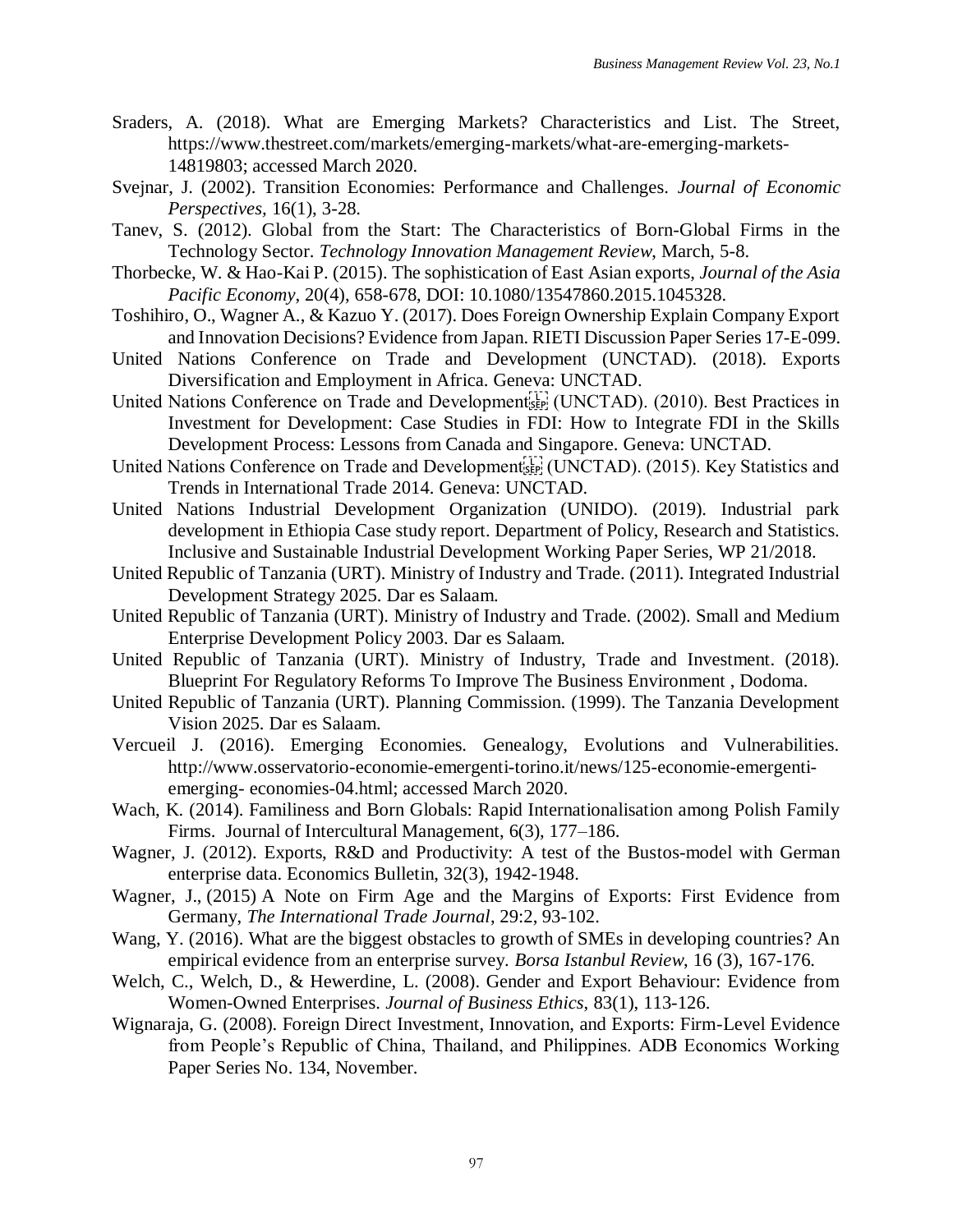- World Bank. (1997). World Development Report: The State in a Changing World. New York: Oxford University Press.
- World Bank. (2014a). Tanzania Enterprise Survey (ES) 2013. Ref. TZA\_2013\_ES\_v01\_M. Dataset downloaded from: http://www.enterprisesurveys.org; on June 22, 2017.

World Bank. (2014b). Tanzania 2013 Implementation Report. Washington DC.

- World Bank. (2020). Commodity Price Data (The Pink Sheet). [https://www.worldbank.org/en/research/commodity-markets;](https://www.worldbank.org/en/research/commodity-markets) accessed on May 13, 2020.
- World Bank. (2020). World Integrated Trade Solution (WITS). [https://wits.worldbank.org/CountryProfile/en/Compare/country/TZA/indicator/XPRT-](https://wits.worldbank.org/CountryProfile/en/Compare/country/TZA/indicator/XPRT-TRD-VL/partner/WLD/product/Total/region/WLD/show/data)[TRD-VL/partner/WLD/product/Total/region/WLD/show/data#;](https://wits.worldbank.org/CountryProfile/en/Compare/country/TZA/indicator/XPRT-TRD-VL/partner/WLD/product/Total/region/WLD/show/data) accessed on May 13, 2020.
- Zeng, D. Z. (2016). Special economic zones: Lessons from the global experience. PEDL Synthesis Paper Series.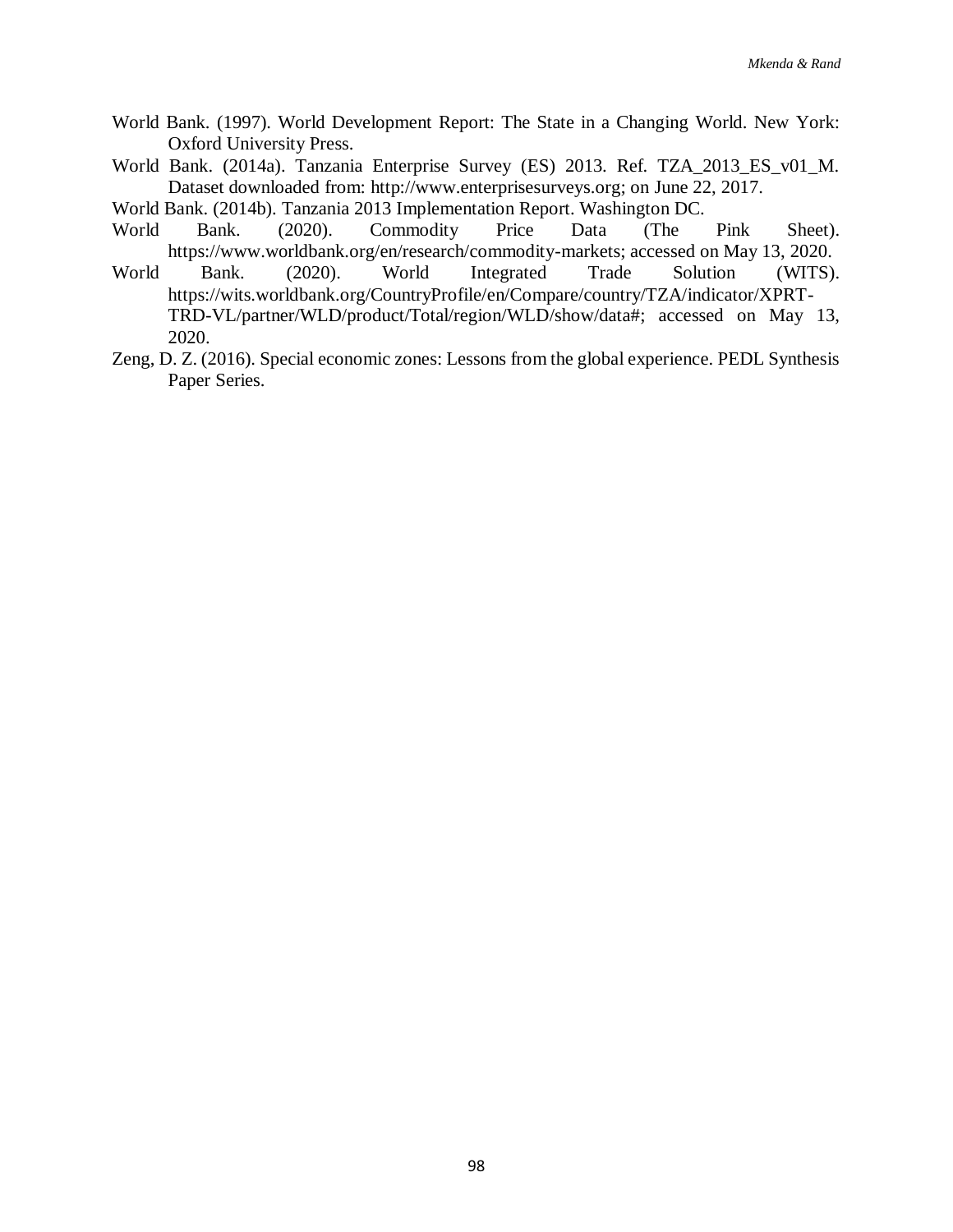## **APPENDIX**



Source: World Bank (2020). World Integrated Trade Solution (WITS).

*Table A1: Full Names of the Product Codes*

|     | Natural or cultured pearls, precious or semi-precious stones, precious     |
|-----|----------------------------------------------------------------------------|
| 71  | metals, metals clad                                                        |
|     |                                                                            |
| 26  | Ores, slag and ash                                                         |
| 07  | Edible vegetables and certain roots and tubers                             |
|     |                                                                            |
|     | Electrical machinery and equipment and parts thereof; sound recorders      |
| 85  | and reproducers, television                                                |
|     |                                                                            |
|     | Animal or vegetable fats and oils and their cleavage products; prepared    |
| '15 | edible fats; animal                                                        |
|     |                                                                            |
| 24  | Tobacco and manufactured tobacco substitutes                               |
| 08  | Edible fruit and nuts; peel of citrus fruit or melons                      |
|     |                                                                            |
| 03  | Fish and crustaceans, molluscs and other aquatic invertebrates             |
|     |                                                                            |
| '09 | Coffee, tea, maté and spices                                               |
|     |                                                                            |
|     | Oil seeds and oleaginous fruits; miscellaneous grains, seeds and fruit;    |
| 12  | industrial or medicinal                                                    |
|     | Mineral fuels, mineral oils and products of their distillation; bituminous |
| 27  | substances; mineral                                                        |
|     |                                                                            |
|     |                                                                            |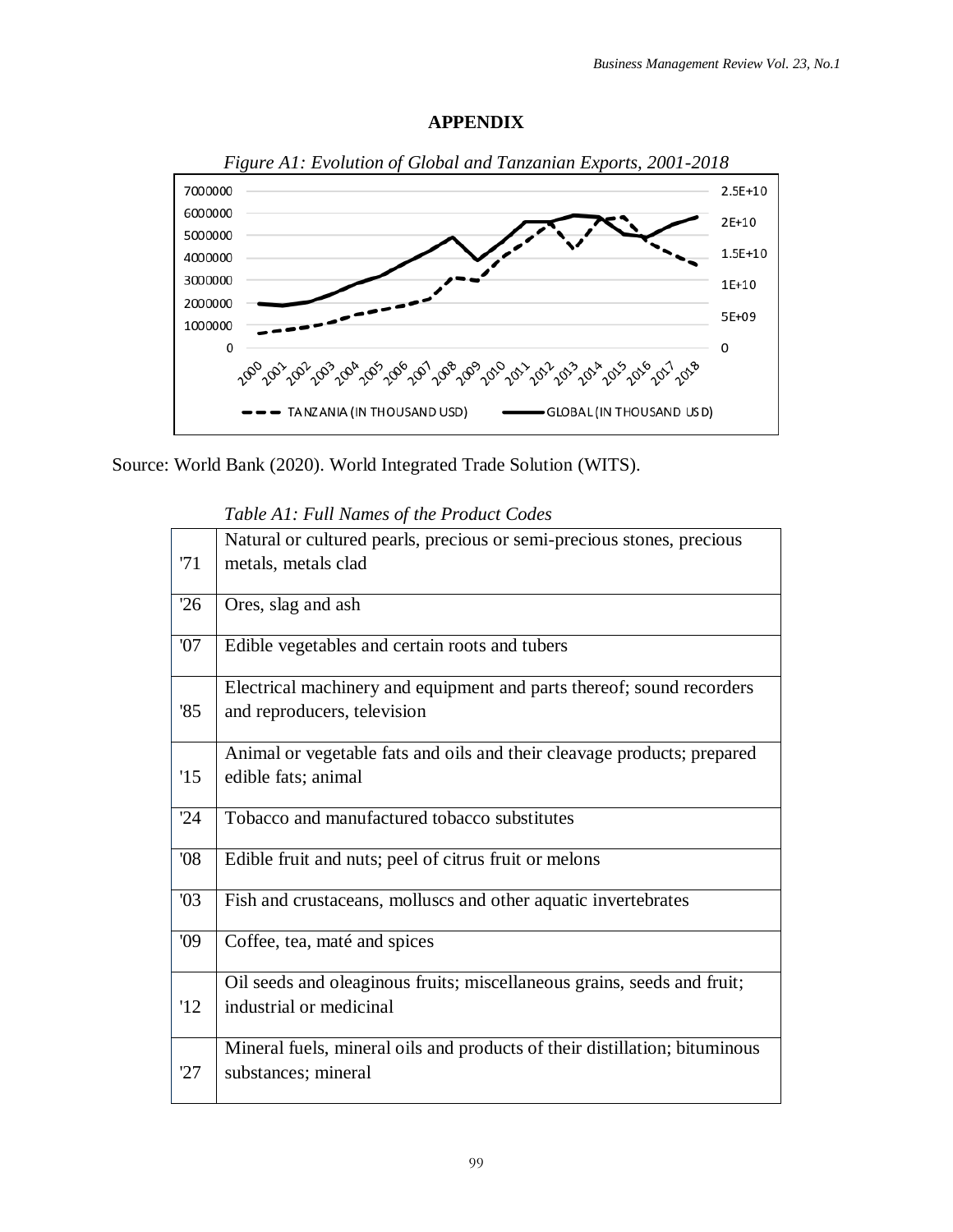| '63 | Other made-up textile articles; sets; worn clothing and worn textile<br>articles; rags |
|-----|----------------------------------------------------------------------------------------|
| '52 | Cotton                                                                                 |
|     | Machinery, mechanical appliances, nuclear reactors, boilers; parts                     |
| '84 | thereof                                                                                |

Source: Authors' calculation from ITC data, ITC (2017).

|                       | Exporters |       | Non-Exporters |       | Total |      |
|-----------------------|-----------|-------|---------------|-------|-------|------|
|                       | #         | %     | #             | %     | #     | $\%$ |
| Manufacturing         | 106       | 51.2  | 292           | 52.6  | 360   | 52.6 |
| Retail                | 29        | 14.0  | 89            | 16.0  | 105   | 15.3 |
| <b>Other Services</b> | 72        | 34.8  | 174           | 31.4  | 220   | 32.1 |
| Total                 | 207       | 100.0 | 555           | 100.0 | 685   | 100  |

*Table A2: Distribution of Exporting SMEs by Sector*

Source: Authors' calculation from Enterprise Survey Data, World Bank (2014).

*Table A3: Characteristics of SMEs* 

| Variable                   | Exporters      |      | Non-Exporters |      |
|----------------------------|----------------|------|---------------|------|
| Age (in years)             |                |      |               |      |
|                            | Number         | $\%$ | Number        | %    |
| $\leq$ =5                  | 33             | 15.9 | 60            | 10.8 |
| $6 - 10$                   | 57             | 27.5 | 161           | 29.0 |
| $11 - 15$                  | 34             | 16.4 | 140           | 25.2 |
| $16 - 20$                  | 28             | 13.5 | 79            | 14.2 |
| $>20$                      | 55             | 26.6 | 115           | 20.7 |
| <b>TOTAL</b>               | 207            |      | 555           |      |
| Annual sales (TZS million) |                |      |               |      |
|                            | Number<br>$\%$ |      | Number        | $\%$ |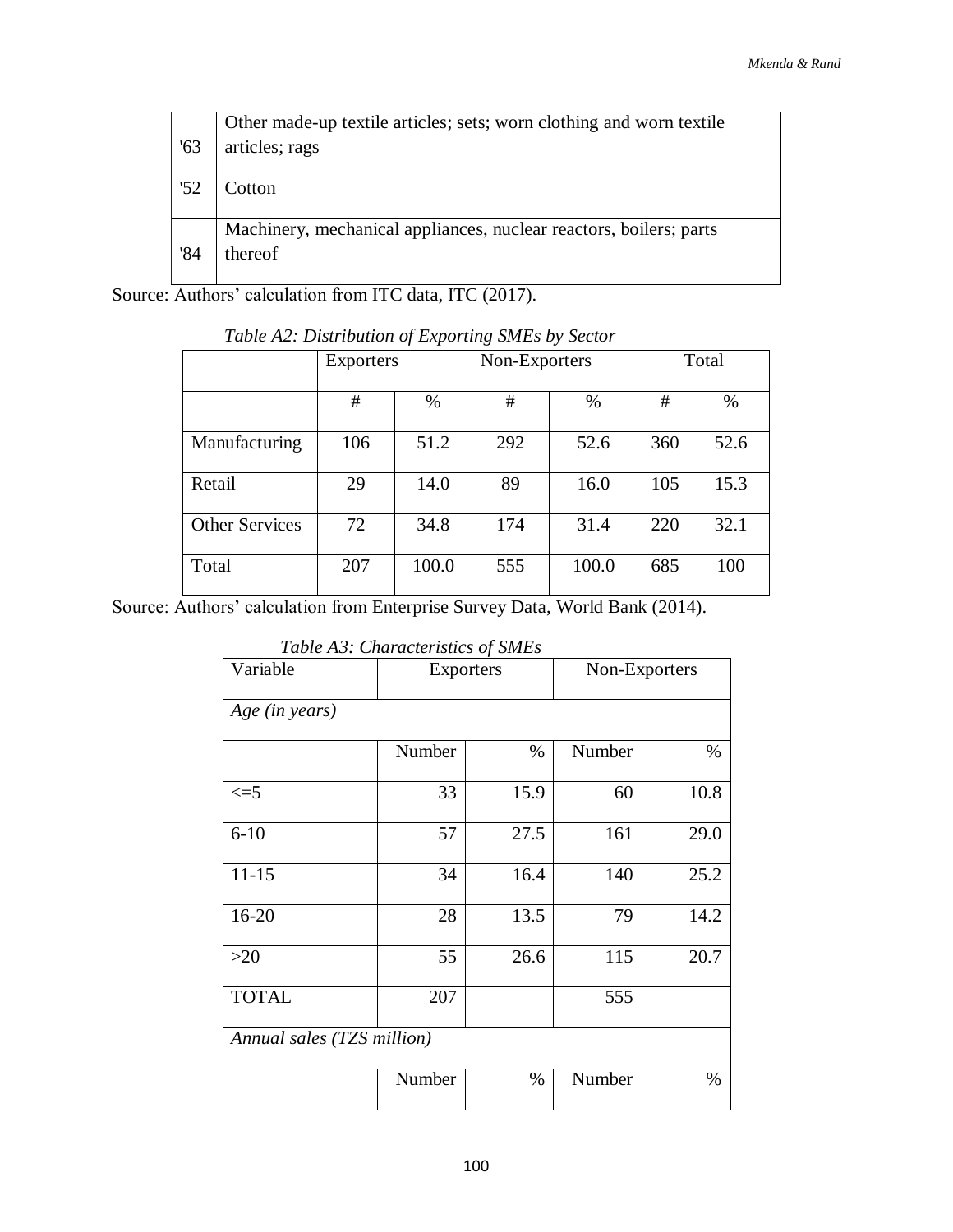| $\leq$ 1                 | $\overline{0}$ | $\boldsymbol{0}$ | $\overline{4}$ | 0.7   |  |
|--------------------------|----------------|------------------|----------------|-------|--|
| $1 - 5$                  | 10             | 4.8              | 28             | 5.1   |  |
| $6 - 10$                 | 10             | 4.8              | 46             | 8.3   |  |
| $>10$                    | 187            | 90.3             | 477            | 86.0  |  |
| <b>TOTAL</b>             | 207            | 100.0            | 555            | 100.0 |  |
| <b>Employees</b>         |                |                  |                |       |  |
|                          | Number         | $\%$             | Number         | $\%$  |  |
| $\leq$ =5                | 36             | 17.4             | 121            | 21.8  |  |
| $6 - 20$                 | $78\,$         | 37.7             | 283            | 51    |  |
| $21 - 100$               | 42             | 20.3             | 100            | 18    |  |
| >100                     | 51             | 24.6             | 51             | 9.2   |  |
| <b>TOTAL</b>             | 207            | 100              | 555            | 100   |  |
| Capacity Utilization (%) |                |                  |                |       |  |
| $\leq$ = 25              | 3              | 1.5              | $\overline{7}$ | 1.3   |  |
| $26 - 50$                | $\overline{2}$ | 0.9              | 13             | 2.3   |  |
| 51-75                    | 3              | 1.5              | 30             | 5.4   |  |
| $>75$                    | 199            | 96.1             | 505            | 91.0  |  |
| <b>TOTAL</b>             | 207            | 100.0            | 555            | 100.0 |  |
| Gender of top manager    |                |                  |                |       |  |
| Female                   | 34             | $\frac{1}{6.7}$  | 72             | 13.0  |  |
| Male                     | 169            | 83.3             | 481            | 87.0  |  |
| <b>TOTAL</b>             | 203            | 100.0            | 553            | 100.0 |  |

Source: Authors' computation from World Bank (2014), Enterprise Survey Data.